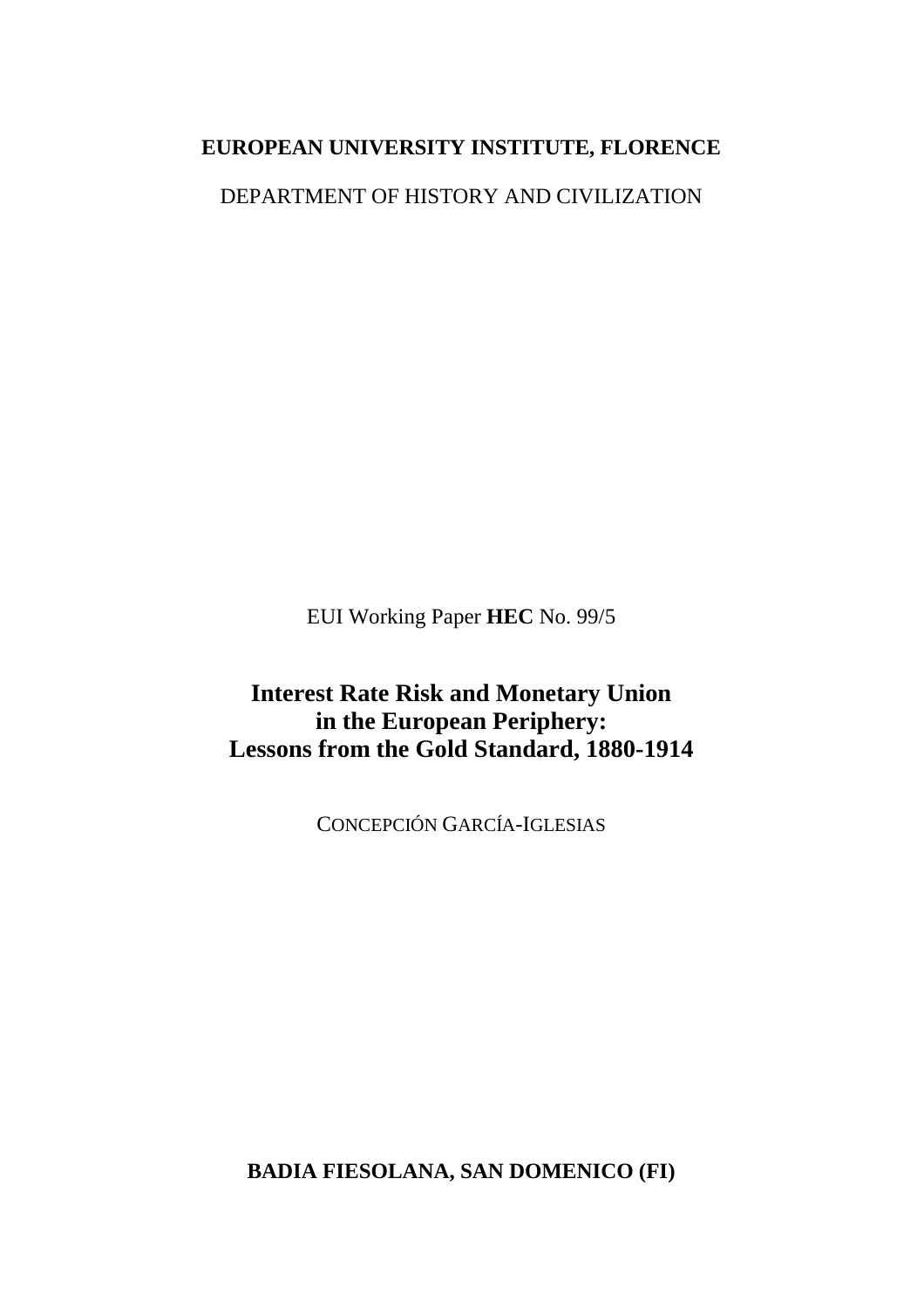All rights reserved. No part of this paper may be reproduced in any form without permission of the author.

> © 1999 Concepción García-Iglesias Printed in Italy in December 1999 European University Institute Badia Fiesolana I – 50016 San Domenico (FI) Italy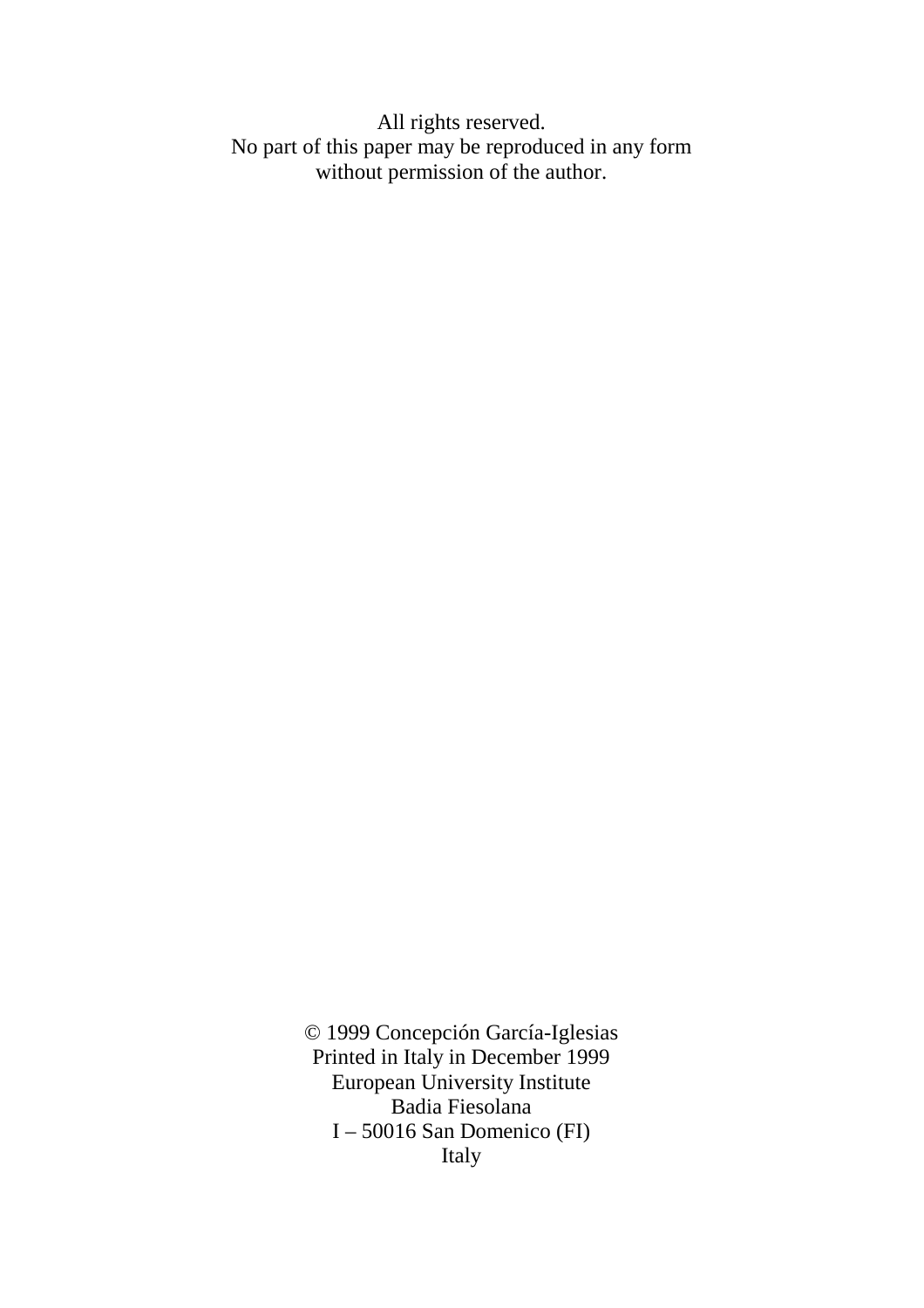# **Interest Rate Risk and Monetary Union in the European Periphery: Lessons from the Gold Standard, 1880-1914**

By

Concepción García-Iglesias Marie Curie Fellow

European University Institute, Working Paper

Concepción García-Iglesias European University Institute Via Boccaccio, 121 50133 Firenze Florence – ITALY Email: [garcia-i@datacomm.iue.it](mailto:garcia-i@datacomm.iue.it)

Acknowledgements: The author would especially like to thank Michael Bordo, Charles Calomiris, Rudiger Dornbusch, Michele Fratianni, Jaime Reis, Hugh Rockoff, and Franco Spinelli for providing me with data. This paper has been carried out at the European University Institute as part of a TMR Marie Curie Research Training Grant Project financed by the European Commission.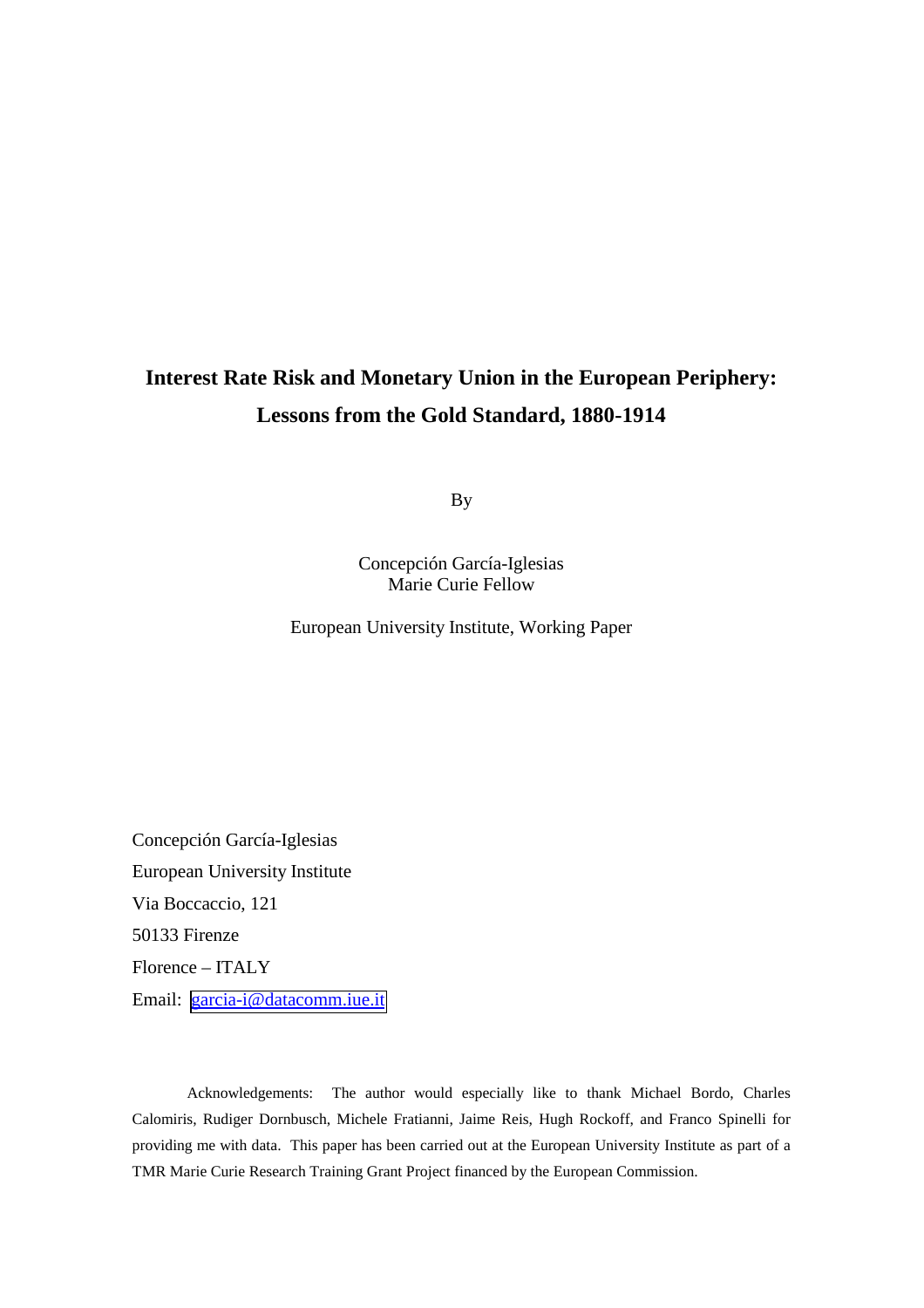# **Abstract**

I analyze time-varying risk premia in long-term government securities during the classical gold standard period 1870-1914. I employ a quasi-capital asset pricing model (CAPM) to analyze the time path of systematic risk for a cross section of six countries that adhered to the gold standard to varying degrees. The empirical results show that systematic risk was higher and more variable for the countries that shadowed the gold standard. The results are consistent with recent research that the gold standard was a signal of financial rectitude, "a good housekeeping seal of approval" (Bordo and Rockoff, 1996). Peripheral countries then benefited by participating in a monetary union as opposed to countries that pursue independent monetary policies. Countries adhered to the gold standard because they were able to obtain access to international capital markets at a lower price. In addition, there was a convergence of systematic risk for those countries that belonged to a certain monetary union. I also analyze the impact of the international crisis of 1890, or any other perceived financial crisis. Evidence indicates that there was a 'flight to quality' during the 1890's crisis. Countries that did not adhere to the gold standard generally experienced a larger increase in risk during the crisis period. Finally, the results indicate an overall decrease in the volatility of systematic risk during the early 1900s. I interpret this as evidence of a 'market wide' effect on the international monetary regime.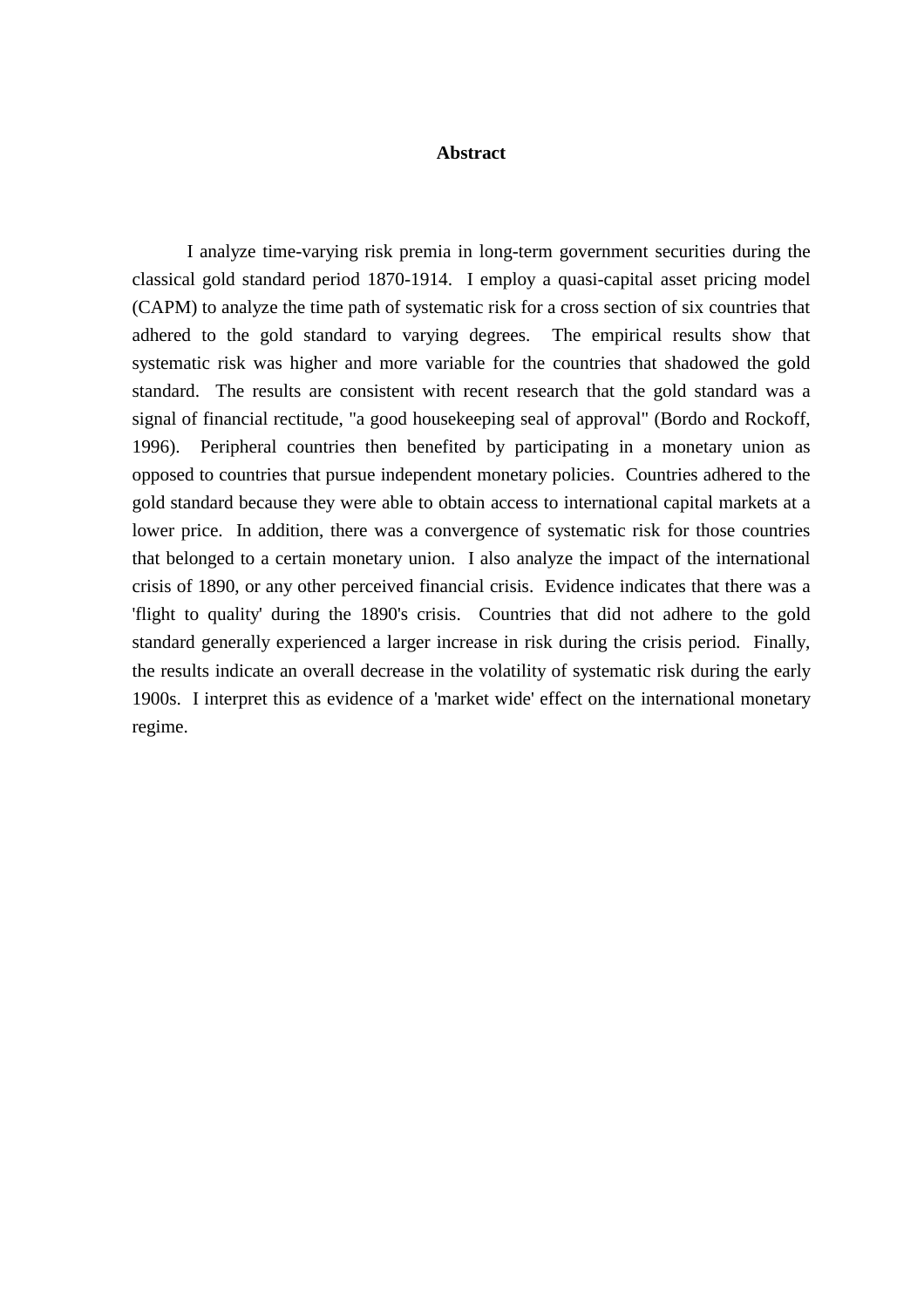# I. Introduction

Economic and historical perspectives of the new Europe as it approaches the millennium raise many questions about the proceeds that will be needed towards greater integration among the member countries. One of the main challenges of deepening and widening the European Union is the economic and monetary system. The monetary authorities of all member countries look for a credible commitment to preserve the new European coin, the EURO, at fixed parities. However, peripheral countries of Europe can look at the benefits and costs this new monetary rule can introduce in their economies. Small countries, in the sense of being in the periphery, can benefit by participating in a monetary union as opposed to countries that pursue independent monetary policies. Comparisons of risk in interest rates for long-term securities for the European periphery provide policy insights into the benefits and costs of being a "small" country that follows or does not follow a certain monetary rule. What sort of benefits do we expect by adhering to a certain monetary regime? This question has particular policy relevance for the countries of the European periphery today. It examines the potential benefits that can accrue to small countries participating in the European Monetary Union.

Turning back the clock to the period 1880 to 1914, history has much to say about these new European economic issues. During the last years of the nineteenth century and the beginning of the twentieth century, most of the countries of the world operated under the same monetary regime, the classical gold standard. The gold standard was dependent on the specie flow mechanism where market forces stabilized exchange rates. Countries adhered to the international monetary rule to varying degrees. Some of them were under a monetary or currency union whereas others were pursuing independent monetary policies. Specifically, I examine risk premia in long term government bonds during periods of convertibility and suspension for a cross section of six European countries that followed the gold standard for the period 1880-1914. I pay especially close attention to the behavior of risk premia during the international crisis of 1890 as well as to any other crisis, or perceived financial crisis, during this sample period. I then take a depth look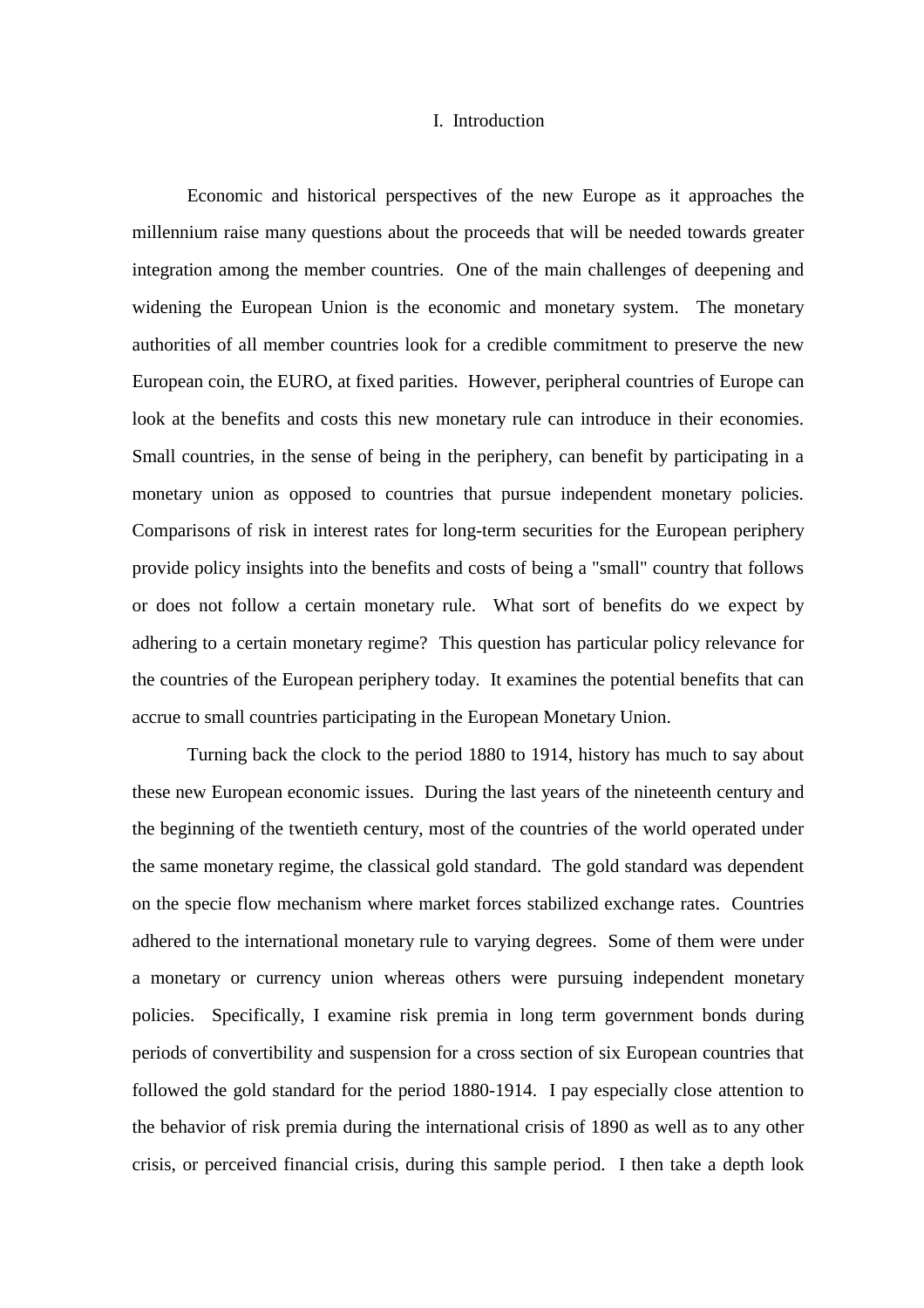into the relationship between adherence to the monetary rule and systematic risk during crisis periods. The purpose of this research is to provide then additional insight into the operation of the gold standard, and the benefits that peripheral countries can gather by adopting a predetermined monetary rule. Not only economic historians but contemporary policy makers in the European community of today can learn many lessons from a study of systematic risk during the gold standard because of the large number of countries that followed the gold standard (but to varying degrees) and the long 34 year time span.

Long run adherence to a monetary rule is a signal of financial rectitude that allows countries to borrow at lower interest rates than they could otherwise in international capital markets. I examine the long-run benefits (and/or costs) of the gold standard by analyzing systematic risk in interest rates in long-term government securities for a cross section of countries during the classical gold standard period, 1880-1914. The degree to which countries adhered to the gold standard varied widely. As a result there were countries that strictly adhered to the gold standard, and countries that shadowed the gold standard. Comparisons within and between the countries that followed the rule - Scandinavia - and the countries that shadowed it - the Southern European countries of Italy, Portugal, and Spain - can provide new policy insights that contribute to the development of the Europe of tomorrow.

The empirical analysis employs the Kalman filter to provide point (yearly) estimates of systematic risk in a quasi-capital asset pricing model (CAPM). The results indicate that systematic risk was generally higher and more variable for countries that shadowed or did not follow the gold standard. This result is consistent with recent research that the gold standard was a signal of financial rectitude, "a good housekeeping seal of approval" (Bordo and Rockoff, 1996). Countries adhered to the gold standard because they obtained greater access to international capital markets at a lower price. Moreover, the empirical evidence shows that there is convergence of risk for the countries that belong to a certain monetary union (i.e., the Scandinavian Currency Union). I also find that systematic risk often fell for countries following the adoption of time-consistent monetary and fiscal policies. In addition, there appears to have been a 'flight to quality'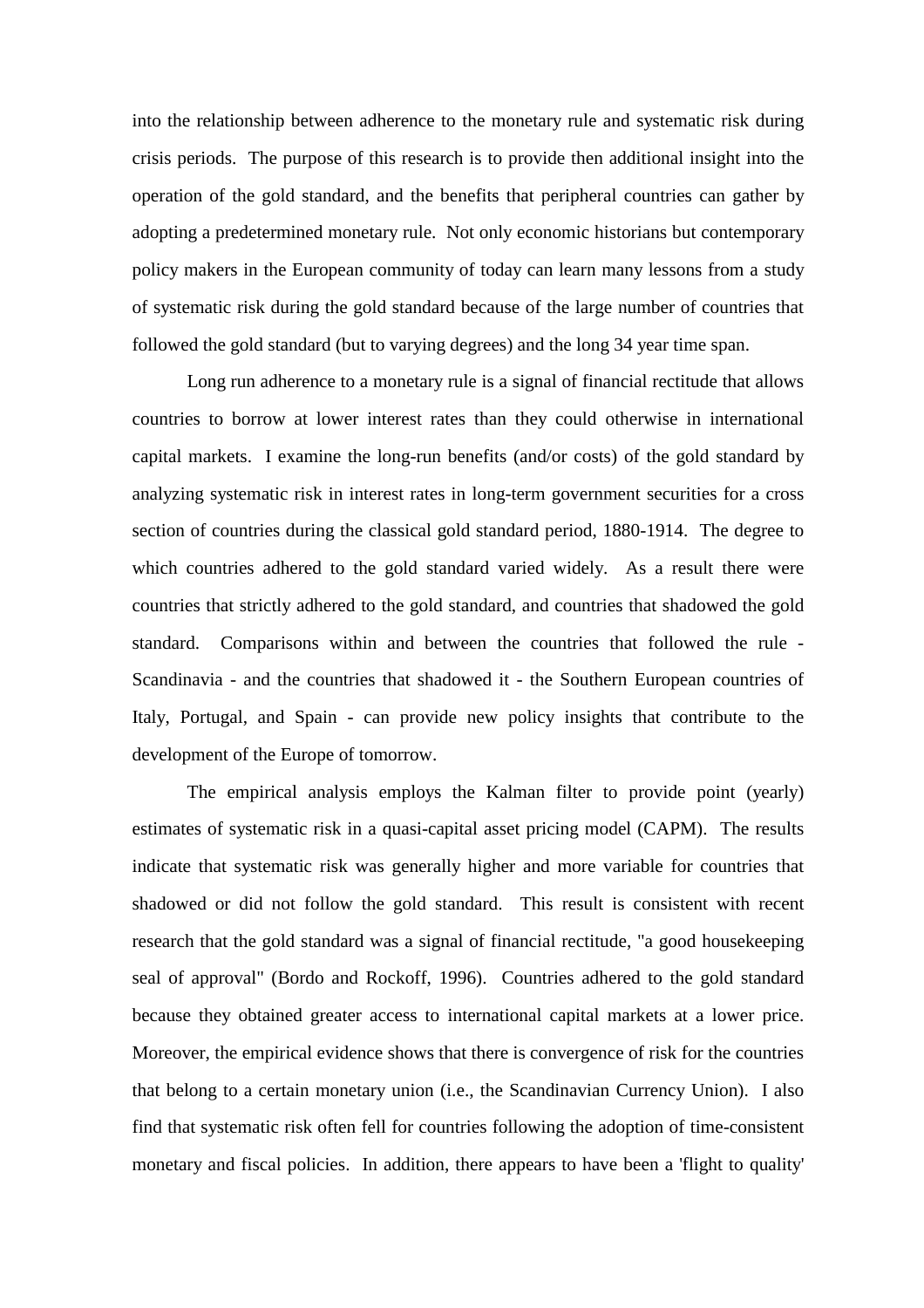during the international financial crisis of 1890. Countries that did not adhere to the gold standard generally experienced a larger increase in risk during the crisis period. The increase in risk also tended to persist for the reminder of the 1890s for countries that did not adhere to gold. Finally, the results indicate an overall decrease in the volatility of systematic risk during the first decade of the twentieth century. This might reflect a fall in the price of risk in general, a 'market wide' effect of the international monetary regime.

First I examine the gold standard as a credible commitment mechanism as well as the record of adherence to the monetary rule for the countries used in the study. Then I analyze long-term interest rates and explain the econometrics approach. This is followed by a comparison of systematic risk's variability in each country. The paper concludes by noting the lessons that can be drawn from a study of the classical gold standard.

#### **II. A Credible Commitment Mechanism**

The gold standard has been reinterpreted in the literature as a rule that ties the hands of the fiscal and monetary authorities of a country. The monetary rule is a credible commitment mechanism that solves the time inconsistency problem. Government policy is said to be time inconsistent when a policy plan that is determined to be optimal and to hold indefinitely into the future is subsequently revised. For example, suppose that the monetary authorities in a closed economy announce that their objectives are to maintain full employment and zero inflation. Under the assumption that the policy is credible, rational agents will set wage contracts according to announced policy. However, the monetary authorities now have an incentive to cheat and print money to increase seigniorage or to reduce unemployment. If this occurs, then agents and firms will bid up wages and prices in the following year. Inflation will increase, real cash balances and the inflation tax base will be reduced, and the economy will return to its original level of activity and unemployment (Bordo and Rockoff, 1996). On the other hand, policy that is set sequentially is said to be discretionary. Setting policy period by period can produce very different results than the optimal outcome of a time-consistent policy. Social welfare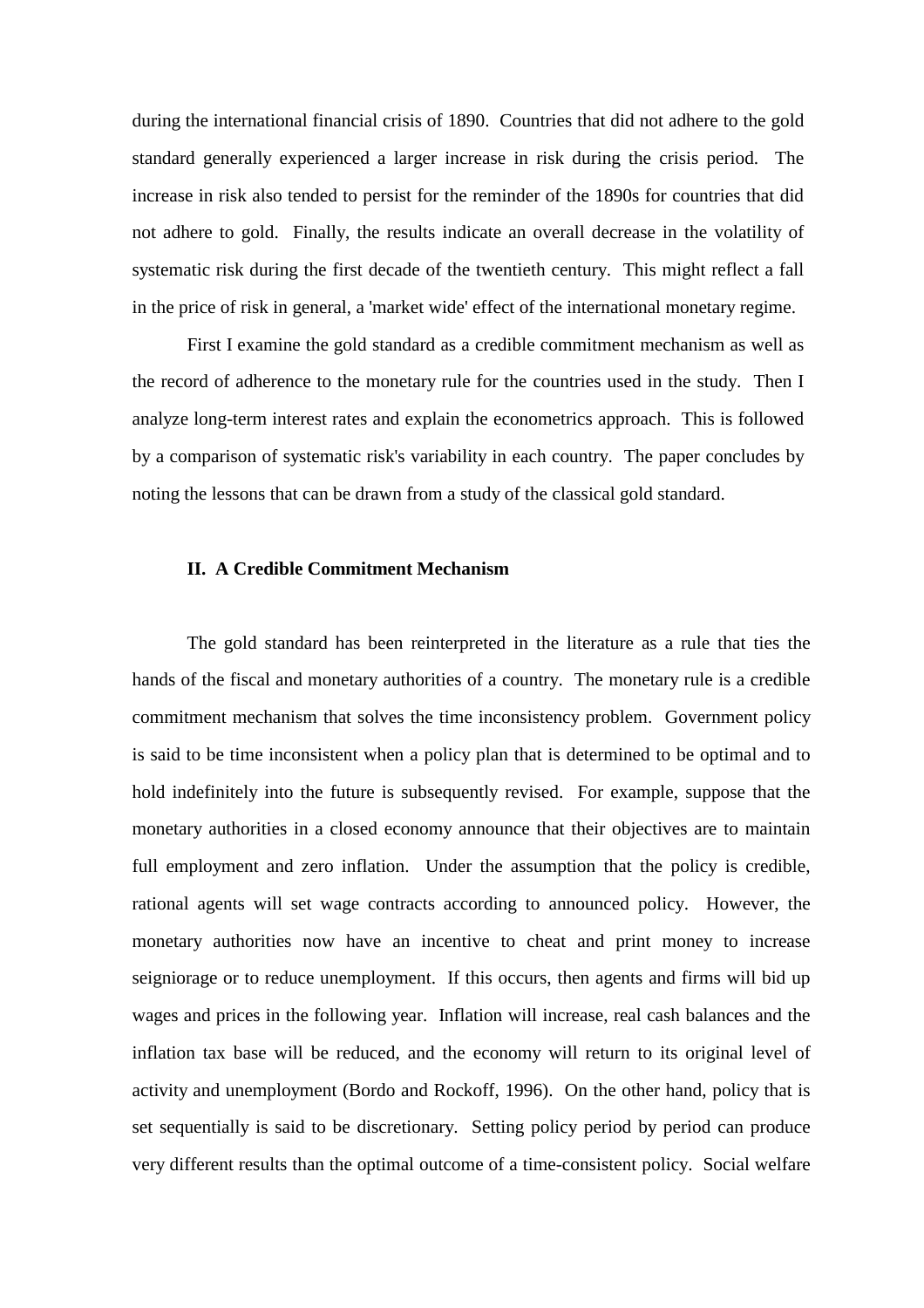is improved if there is a commitment mechanism that prevents the government from changing future policies. Therefore, it is beneficial for a government to have a credible pre-commitment mechanism that ensures long-run price stability.

The gold standard functioned as the commitment mechanism for many countries prior to World War I. It was the perfect mechanism to avoid pressure over the balance of payments, to satisfy the various objectives of the national monetary authority, and also to provide price and exchange rate stability. A stable exchange rate promoted international transactions. International trade and investment was undertaken with almost no risk to capital losses due to the exchange rate fluctuations. According to Eichengreen (1985), the basic characteristics of the gold standard were: (i) convertibility between domestic money and gold at a fixed official price; (ii) freedom for private citizens to export and import gold; (iii) a set of rules relating the quantity of money in circulation in a country to their gold stock.

These three features of the gold standard were applied for the years between 1870 and 1914. Before this period the international monetary system was based on bimetallic systems that switched between gold and silver. The main feature of bimetallic regimes was the ability to convert a national currency into a certain amount of gold or silver. It was a price stabilization system where the reserves of the two metals were used as a protection against bankruptcy. Money supplies in each country were associated with domestic reserves. The two precious metals and the adjustment of the balance of payments was possible because of international shipments of gold and silver.

Both systems, the gold and bimetallic standards, served as commitment mechanisms with a contingency plan. Governments could stop specie payments during a well understood emergency such as a war. Suspension was used to print money for war finance or to sell bonds at nominal value. It was believed that following the end of the war and a reasonable delay period, there would be a return to gold parity. A government would then impose the necessary deflationary policies to restore convertibility and redeem liabilities in gold.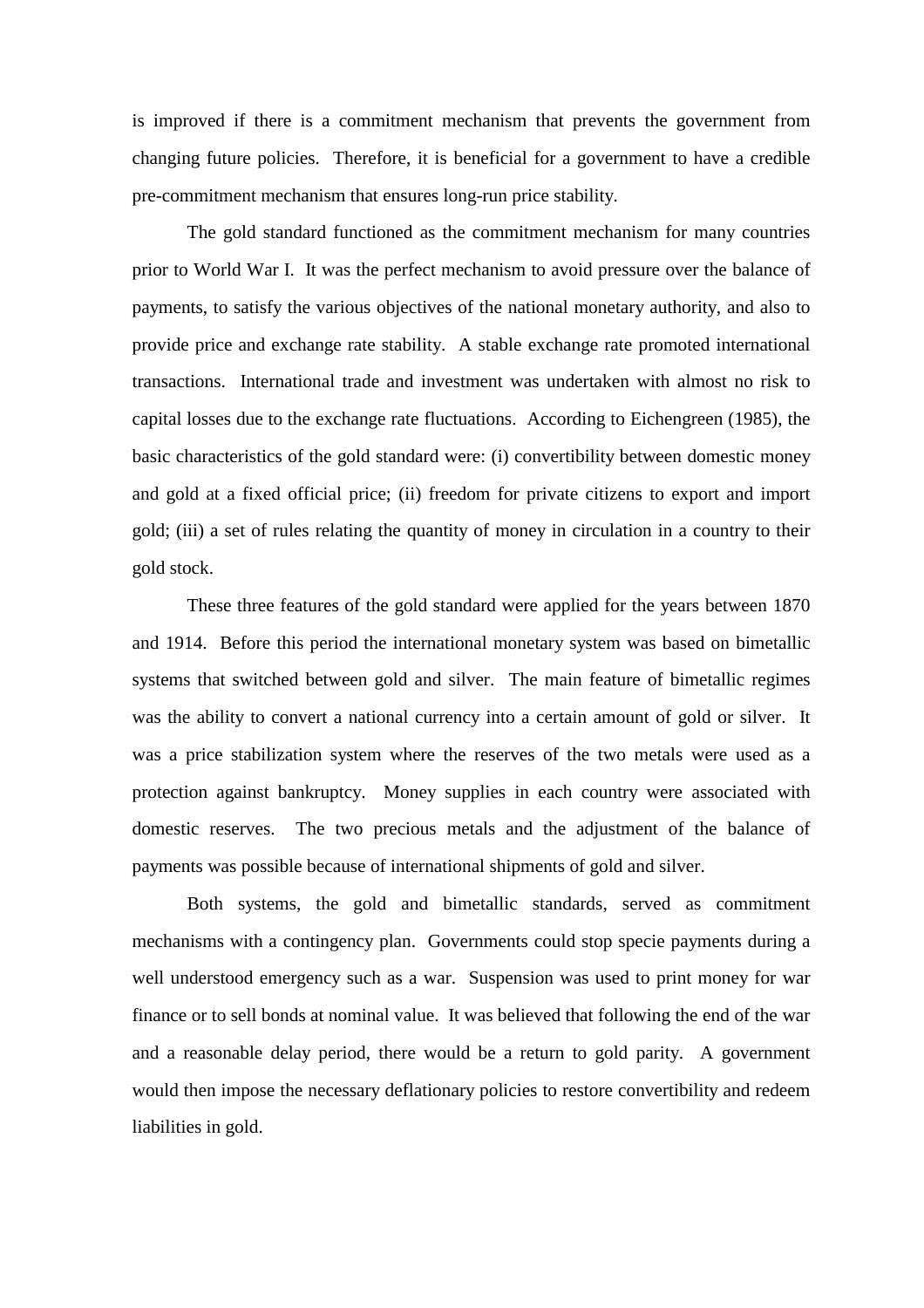The escape clause could also be invoked if there was a financial crisis. As pointed out by Bordo and Rockoff (1996), suspension for a financial crisis was difficult to verify and might have been perceived as a breach of the rule. Other examples of discretion would be a government's failure to return to convertibility following a reasonable delay period after a war. Consequently, a government might find it difficult to sell debt during its next war.

The gold standard had enforcement mechanisms that might have prevented authorities from using discretionary policies. The international monetary regime was a signal of financial rectitude that gave peripheral countries access to capital from the core countries of the gold standard. Countries that closely adhered to the monetary rule were presumably charged lower interest rates than countries that frequently violated or did not follow the commitment mechanism. Although this paper focuses on risk premia in government securities, the literature has also identified additional factors that might have been important determinants of long term interest rates. Earlier studies have attempted to determine the role of pull factors (higher expected rates of return) and push factors (poor investment prospects and higher savings rates) of long-term capital flows in the core (Bordo and Rockoff, 1996). In the spirit of Bordo and Rockoff, this paper assumes that the key determinants of long-term capital flows are the expected real rates of return, the levels of real activity, the terms of trade, and the phase of the business cycle. I also believe that adherence to the gold standard rule is an important determinant of the cost of capital. Adherence often changed as a result of a change in government fiscal or monetary policy (perhaps a breach of the gold standard), war, financial crisis, or perceived financial crisis. Changes in these factors should be reflected in the market price of risk in long-term government securities for the respective country.

# **III. Historical Record of Adherence**

The gold standard worked successfully as a contingent rule for the core countries during the classical gold standard period: Britain, France, and the United States. A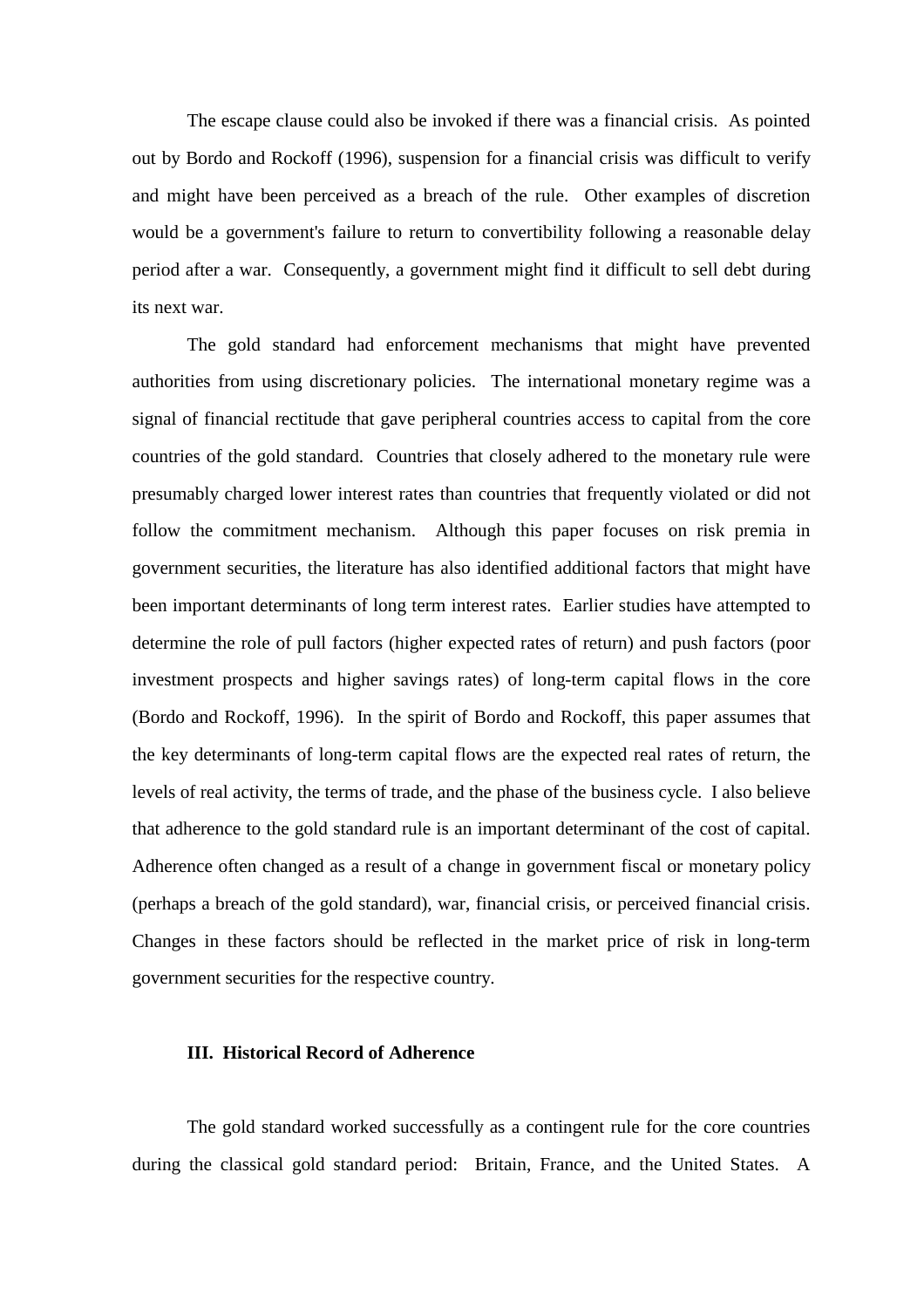number of other countries also followed the rule. These included Australia, Canada, Japan, the Netherlands, the Scandinavian countries, and Switzerland. The last group is the countries of Latin America and the Southern European countries for which gold convertibility was the exception rather than the rule. This paper compares systematic risk on long-term securities during periods of convertibility and suspension for two groups of European countries. The first group contains countries that always followed the gold standard, the Scandinavian countries of Denmark, Norway, and Sweden. Finland is not included in this sample because it was part of the Russian Empire during the period 1880- 1914. In contrast, the second group of countries, Italy, Portugal, and Spain, did not adhere to the international regime but shadowed the gold standard. This sample was chosen on the basis of adherence to the monetary rule in addition to data availability.

The gold standard experience of the three Scandinavian countries can be analyzed as a whole just by looking at the development of the Scandinavian Currency Union which was established during the first years of the 1870s. Prior to the adoption of the gold standard, Denmark, Norway, and Sweden, operated under a silver standard. In 1872, an agreement to form a monetary union was signed. Denmark and Sweden joined the Union that year while Norway did it three years later, in 1875. The Scandinavian Monetary Union was based on gold and adopted a common unit, the krona, which circulated equally in the three countries. However, there was not a gold coin in circulation due to the public preferences of using notes instead of gold. The Swedish constitution guaranteed the convertibility of central bank's notes into gold. The three central banks agreed to allow each other to draw drafts on each other at par. All notes, gold coins, and token coins were accepted at par in the other countries which allowed the Scandinavian Monetary Union to be very successful. In 1905, a political conflict between Norway and Sweden concerning the abolition of their political union, led to a reduced monetary cooperation among the Scandinavian countries. The central banks were still accepting each other drafts but not necessarily at par. The three Scandinavian countries showed a common pattern of adoption of the gold standard between 1872 and 1875 and adhered to the system until the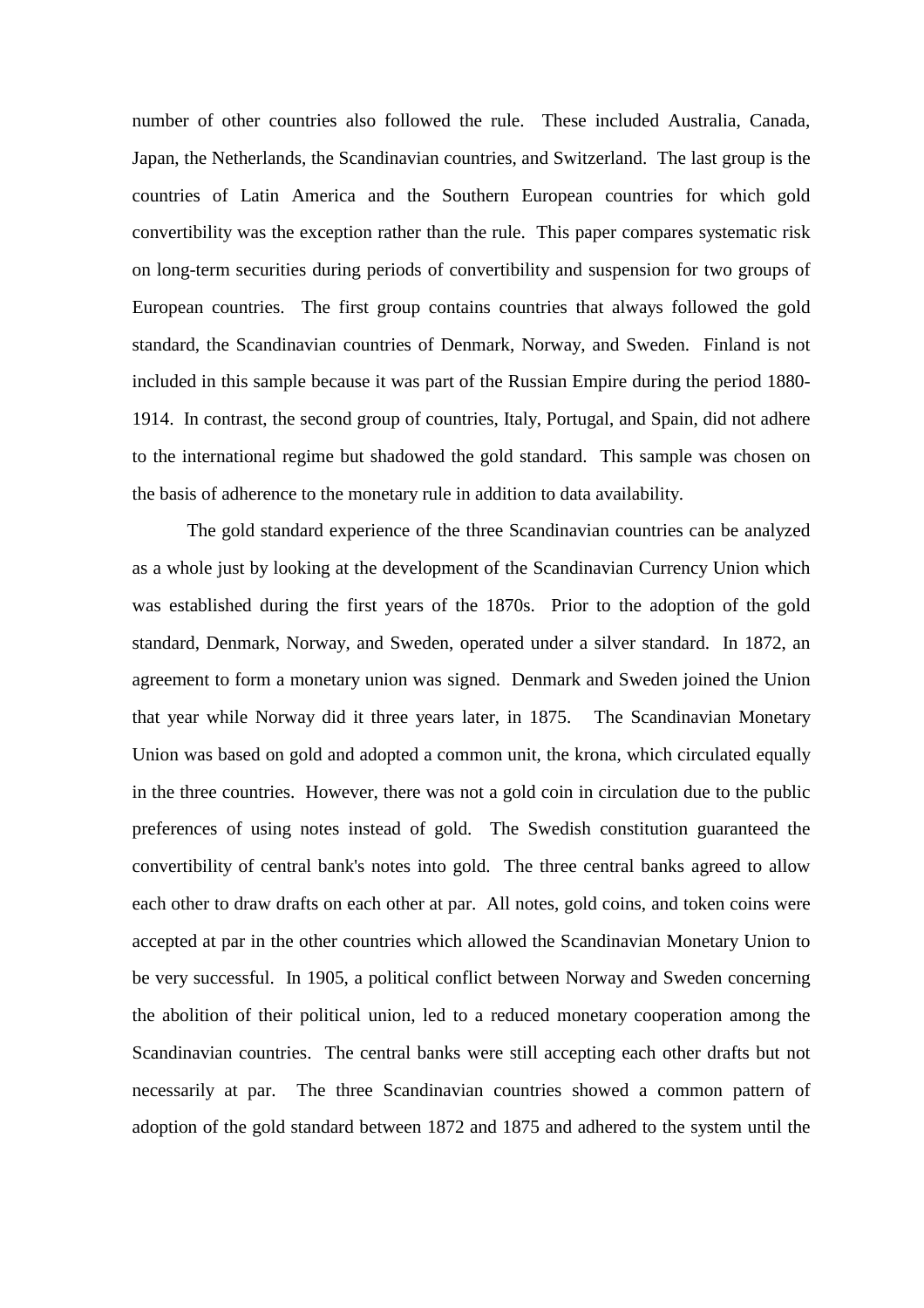outbreak of the World War I in 1914 (Bergman *et al*., 1993; Henriksen and Kærgard, 1995; Jonung, 1984).

Italy, Portugal, and Spain shadowed the gold standard instead of strictly adhering to the monetary rule. Italy adopted a bimetallic standard in 1862, although the monetary regime was a de facto gold standard. Three years later, Italy became a member of the Latin Monetary Union but war against Austria and fiscal profligacy forced Italy to abandon convertibility. Fiscal and monetary discipline was restored along with exchange rate parity in 1874. The central authorities resumed convertibility on April 12, 1884, but money was only convertible into silver because silver was overvalued. Italy adopted a fiduciary standard in 1894 and remained on this system until 1914 (Fratianni and Spinelli, 1984).

Portugal operated under a bimetallic standard since the 1680s, alternating between gold and silver. In 1854, Portugal joined the international monetary regime and was a member until 1891. The Baring international crisis in conjunction with poor government policies forced Portugal to abandon the gold standard in 1891. Portugal suffered from a deep political, economic, and financial crisis during the 1890s and remained inconvertible until after World War I (Reis, 1996).

Spain shadowed the gold standard for the entire period but operated under different monetary and fiscal regimes during the last half of the nineteenth and the beginning of the twentieth centuries. In 1848, Spain adopted a bimetallic standard that did not become fully operational until a monetary reform in 1868. During the 1870s when the gold standard was adopted by many countries, Spain moved towards a fiduciary system with flexible exchange rates. Silver production increased and the price of silver in terms of gold fell during these years. Spain, which was then on a bimetallic system, operated under a de facto silver standard where the intrinsic value of the coin was smaller than the face value. Convertibility of paper was finally suspended in 1883 and resumption never took place before or after World War I. However, Spain did enact fiscal and monetary reforms in the early part of the twentieth century to reverse the fiscal problems that emerged as a result of the Spanish-American War.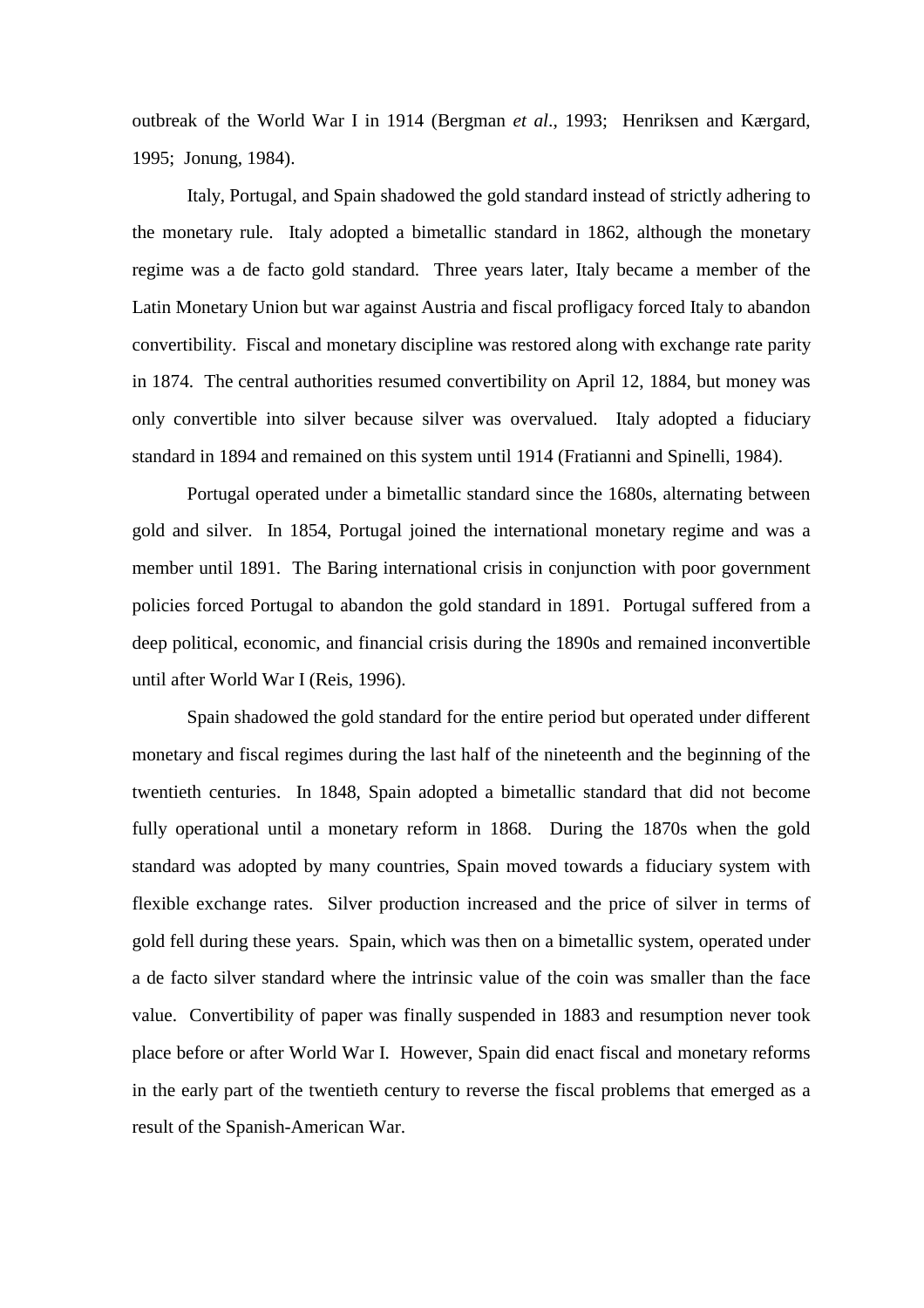The brief monetary histories discussed above indicate that adherence to the gold standard changed over time mainly for the Southern European countries. In contrast, the Scandinavian countries were always under the international monetary rule since they adhered to the gold standard at the beginning of the 1870s until the outbreak of World War I. Table 1 provides a summary of the record of adherence to the gold standard. The table also includes events that precipitated suspension of convertibility and denotes whether there were changes in parity. Figure 1 shows the exchange rates for the Southern European countries in terms of pound sterling relative to gold parity. The Scandinavian countries are not graphed because they never departed from parity. The general pattern that emerges from figures is that countries that closely adhered to the gold standard experienced fewer fluctuations from parity.

# **Table 1**

# **Adherence to the Gold Standard, 1880-1914**

| Country  | <b>Period</b> | <b>Standard</b> | <b>Reason</b><br><b>For Change</b> | <b>Change</b><br>in Parity |
|----------|---------------|-----------------|------------------------------------|----------------------------|
| Denmark  | 1872-1914     | Gold            | War                                | N <sub>o</sub>             |
| Norway   | 1875-1914     | Gold            | War                                | N <sub>0</sub>             |
| Sweden   | 1873-1914     | Gold            | War                                | No                         |
| Italy    | 1862-1866     | Bimetallic      | Lax Fiscal Policy<br>War           | No                         |
|          | 1866-1884     | Paper           |                                    | -----                      |
|          | 1884-1894     | Gold            | Lax fiscal Policy                  | Yes                        |
|          | 1894--1914    | Paper           |                                    | -----                      |
| Portugal | 1854-1891     | Gold            | Crisis                             | Yes                        |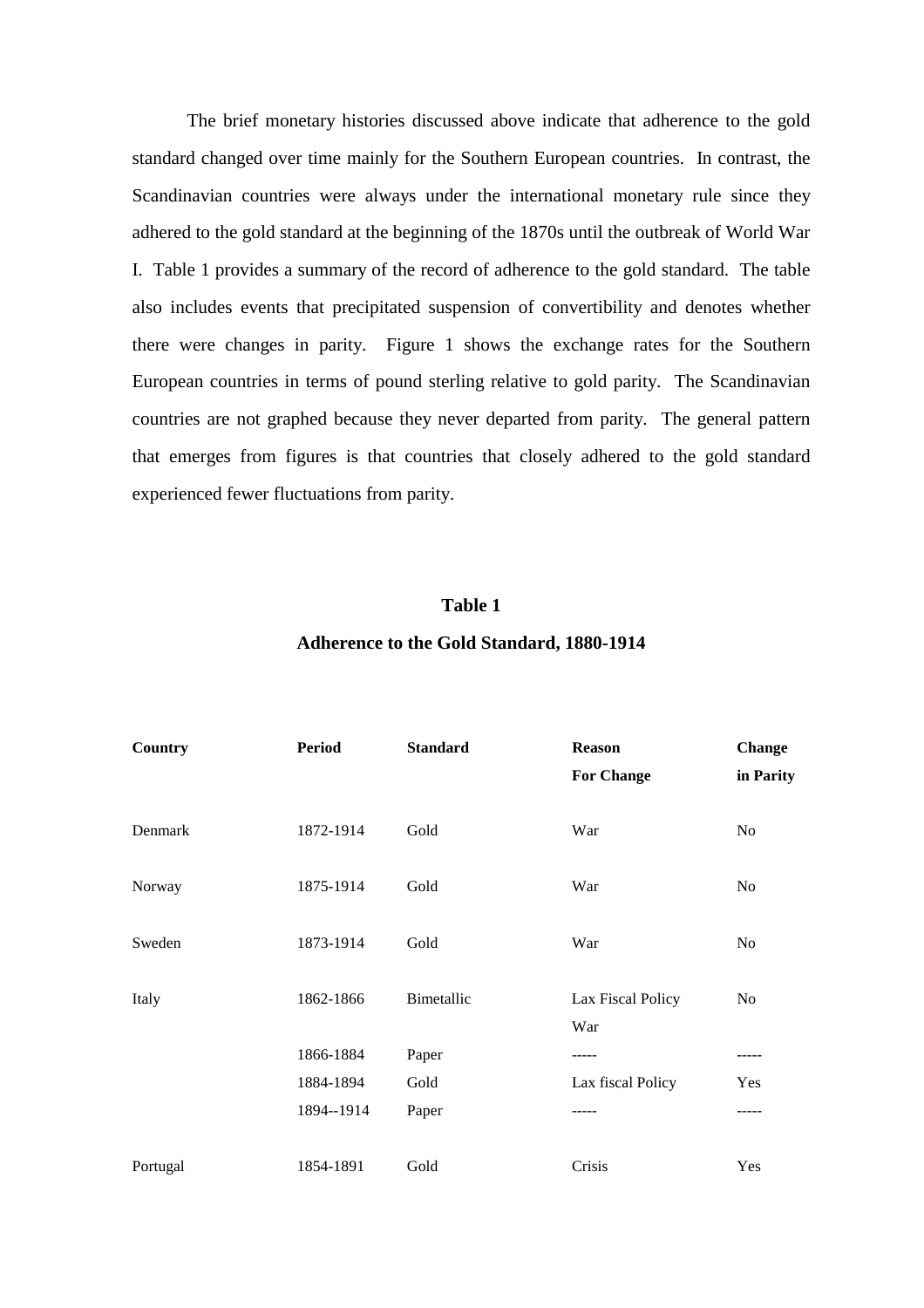|       | 1891-1914 | Paper  | ------ | ------ |
|-------|-----------|--------|--------|--------|
| Spain | 1868-1883 | Silver | Crisis | Yes    |
|       | 1883-1914 | Paper  | ------ |        |

Source: Bordo and Kydland (1995), p. 434. Bordo and Rockoff (1996), p. 401.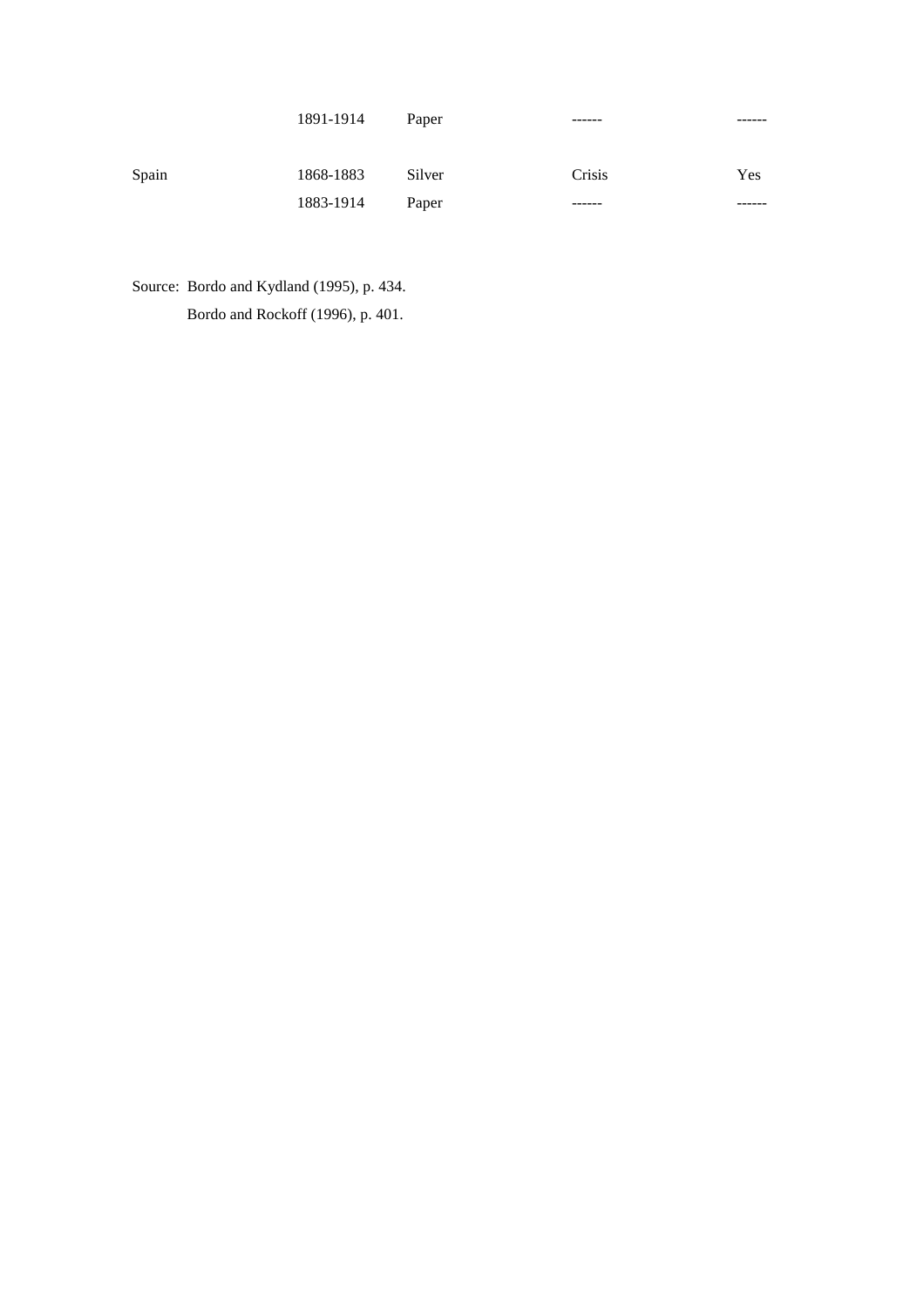#### **IV. Empirical Analysis of Long-Term Interest Rates**

The data employed in this study consist of a sample of annual interest rates for six countries that followed the gold standard to varying degrees between 1880 and 1914. Our sample is divided into two groups. Figure 2 plots interest rates for Denmark, Norway, and Sweden, countries that closely followed the monetary rule, against the risk-free interest rate, British consols. The long-term rate used for Denmark is the interest rate on gold bonds quoted in The Economist. Unfortunately, long-run interest rates for Denmark are not available until 1896. As result, I cannot analyze the effects of the 1890s international crisis in Denmark. The spread between Denmark gold rates and consol yields remained quite stable for the whole period 1896-1914. This probably reflects the country's strict adherence to the gold standard.

Interest rates for Norway and Denmark possessed similar trends. In the Norwegian case, I have to use two different long-term interest rates on gold bonds due to data availability. The first one was quoted until 1894. Afterwards, a new bond series was issued. This explains the large decline of Norwegian interest rates in 1894. However, as a general rule, Norwegian interest rates are quite stable and gold bonds remained quite close to the yield on consols for the sample period, especially after 1894 when the new interest rates bonds were issued. The effects of the international crisis of 1890 as well as the break of the political union between Norway and Sweden in 1905 are practically inexistent. Again, this possibly explains the strict adherence to the gold standard for the whole period.

Swedish interest rates for long-term government gold bonds followed the same pattern than the other two Scandinavian bonds. There is no change in Swedish long-term interest rates for the entire period, even though they were not as close to yields on consols as the Danish and Norwegians bonds. This again reflects the country strict adherence to the gold standard as it was the case in the other two Scandinavian countries.

Interest rates for countries that shadowed the gold standard displayed a markedly different pattern than countries that followed the gold standard. Rates were generally higher for the countries that shadowed the gold standard than countries that followed the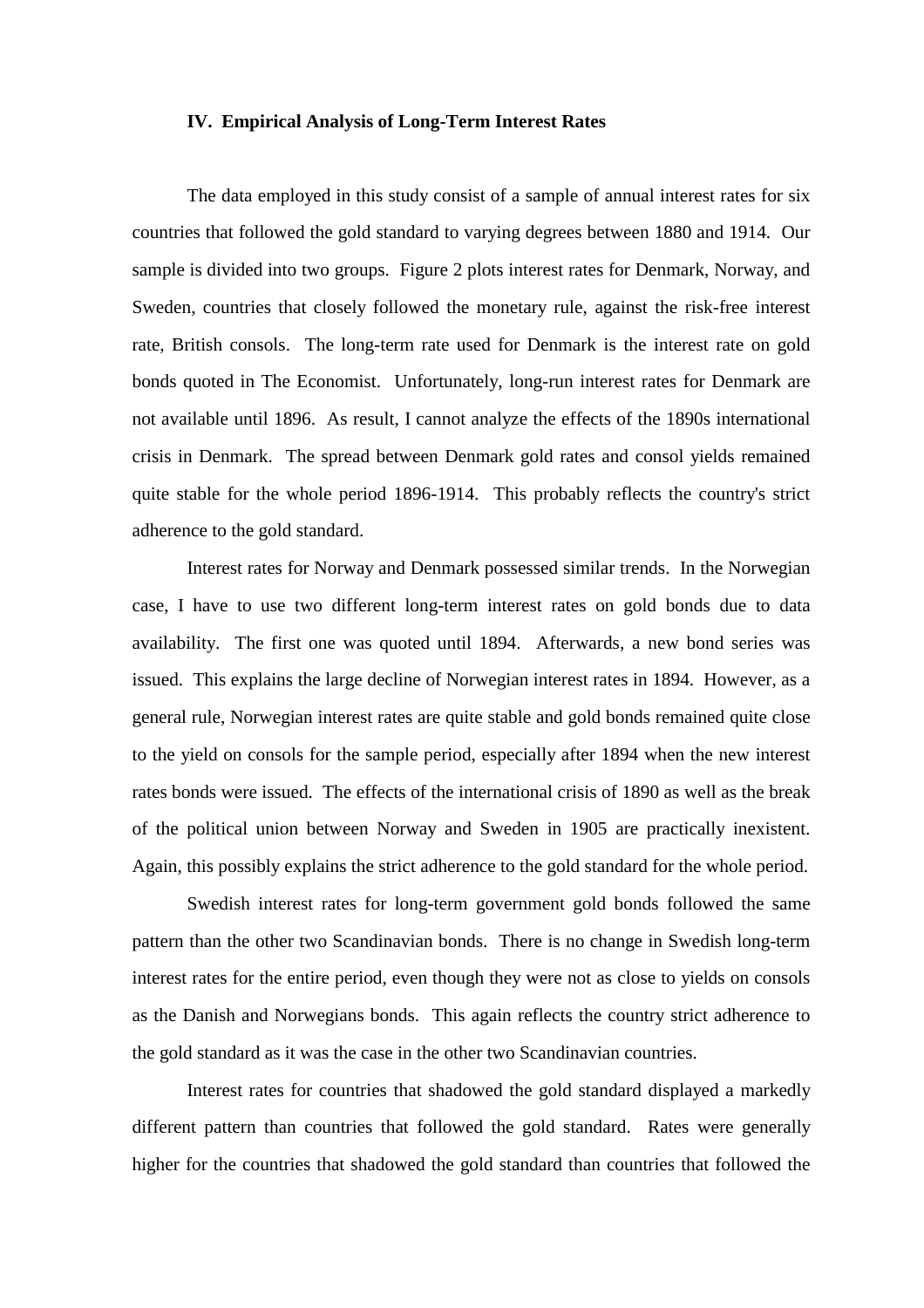international monetary regime. Figure 3 is a graph of long-term interest rates for Italy, Portugal, and Spain versus consols. The time path of Italian interest rates is quite interesting because of the narrow spread between gold and paper bonds. Italian interest rates were quite stable when the country was on the gold standard, but displayed a surprisingly upward trend. The upward movement in rates continued until Italy left the international monetary regime in 1894. Thereafter, Italy's long-term rates converged toward the consol rate. Overall, the Italian experience does not appear to conform well with the hypothesis that the gold standard was a signal of financial rectitude.

Long-run interest rates for Portugal are not available until 1891. As a result, I cannot compare the behavior of Portuguese rates before and after the country left (1891) the gold standard. However, long-run interest rates for paper bonds did fall in the early 1900s as the country enacted sensible government fiscal and monetary policies, moving closer to the gold standard.

Spanish interest rates for long-term government paper bonds followed a pattern consistent with the "good housekeeping hypothesis." Long-term rates initially rose at the beginning of the sample and then fell precipitously for several years after the Treasury minister Camacho enacted a reform in 1881. Spanish long-term rates then display an upward movement that culminated with the Spanish-American War. Long-term rates were then stable for the remainder of the period following the implementation of fiscal and monetary reform by the Treasury minister Villaverde in the early 1900s.

As noted by Bordo and Rockoff, a prominent feature of long-term interest rates in the gold standard period prior to World War I is convergence. Most yields on government securities converged towards yields on the British perpetuity bond (i.e., Scandinavian bonds). This probably reflects adherence to the gold standard in addition to several other factors. Friedman and Schwartz (1963) suggest that the fall in spreads between short-term United States and British interest rates was a result of the fact that the free silver movement lost popularity in the United States. The death of the free silver movement is a symbol of growing confidence in the international financial system and the decline in the market price of risk (Bordo and Rockoff, p. 404). Another factor might have been factor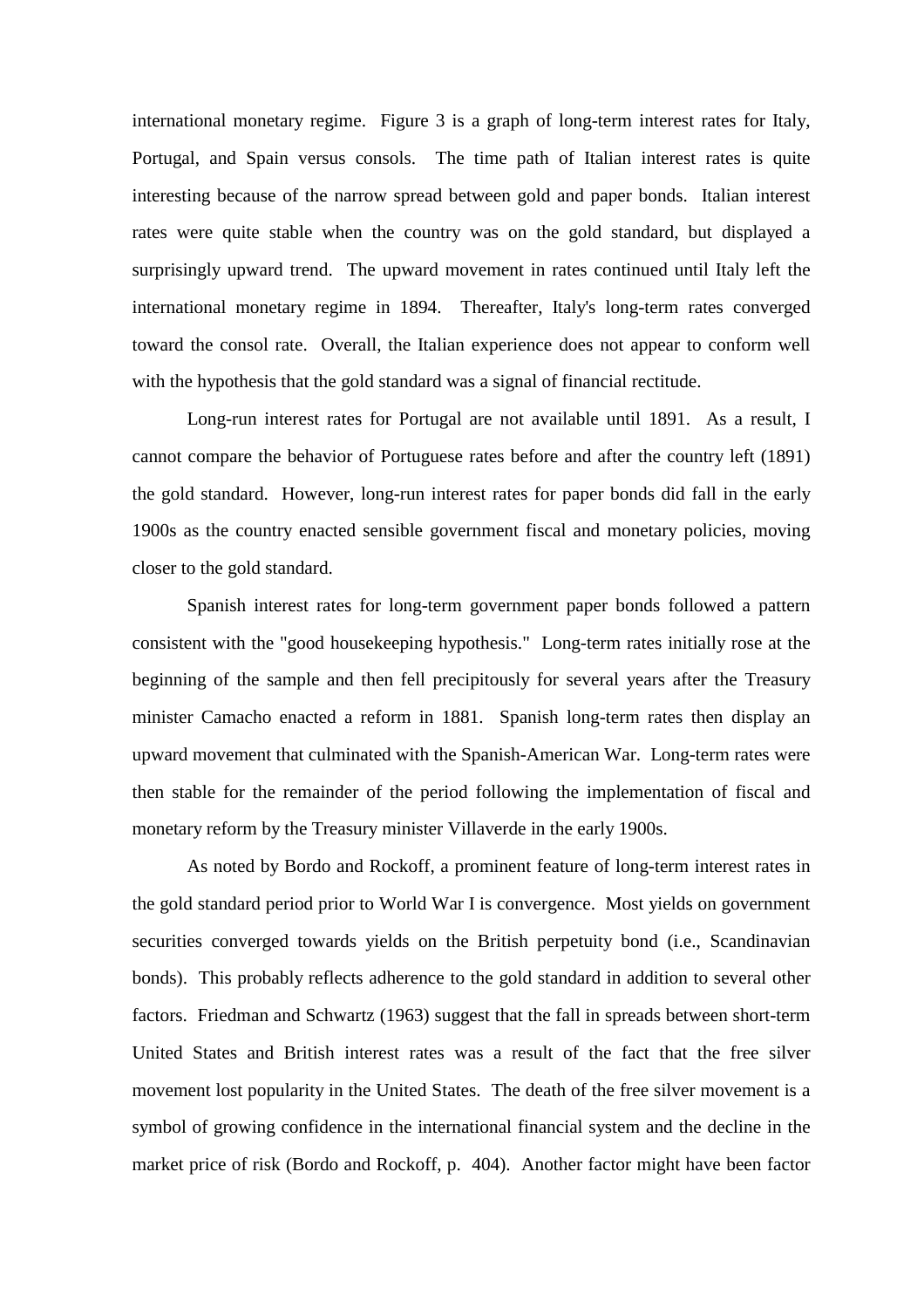price equalization that shows high mobility of labor and capital (O'Rourke and Williamson, 1992). Nevertheless, I believe that long-term commitment to the gold standard was a fundamental determinant of long-term government bond yields. Adherence to the gold standard will be considered in the forthcoming empirical analysis.

#### **V. Econometric Approach**

 $\overline{a}$ 

I analyze systematic risk in this sample of long-run interest rates using the following model (see Bordo and Rockoff, 1996).

$$
R_{it} - R_{UKt} = \beta_0 + \beta_{i1} (R_t^* - R_{UKt}) + \varepsilon_{it}
$$
 (1)

$$
\varepsilon_{it} = \rho_i \, \varepsilon_{it-1} + u_{it}, \qquad i = 1, 2, ..., 12 \tag{2}
$$

where  $R_{it}$  represents the long term interest rate for country i in the sample.  $R_{IJKt}$  is the risk-free interest rate measured by the consol rate in year t.  $R_t^*$  proxies for the return on the efficient market portfolio that is given as the average of interest rates of a representative countries' sample.<sup>1</sup> As pointed out by Bordo and Rockoff (1996), the  $R_t^*$ variable is "far removed" from the theory (p. 405). Nevertheless, equation (1) is a quasicapital asset pricing model (CAPM) where  $\beta_{i1}$  measures systematic risk for country i. Equation (2) is employed to capture first-order serial correlation in equation (1). The Cochrane-Orcutt procedure is employed to correct for the autoregressive structure in the error process.

As discussed earlier in the paper, many countries' record of adherence to the gold standard changed over time. Bordo and Rockoff (1996) used equations (1) and (2) to measure average systematic risk for each country during the years in which long-term

<sup>&</sup>lt;sup>1</sup> The countries included in this sample are: Argentina, Australia, Brazil, Canada, Chile, Denmark, Italy, Norway, Portugal, Spain, Sweden, United Kigdom, and United States.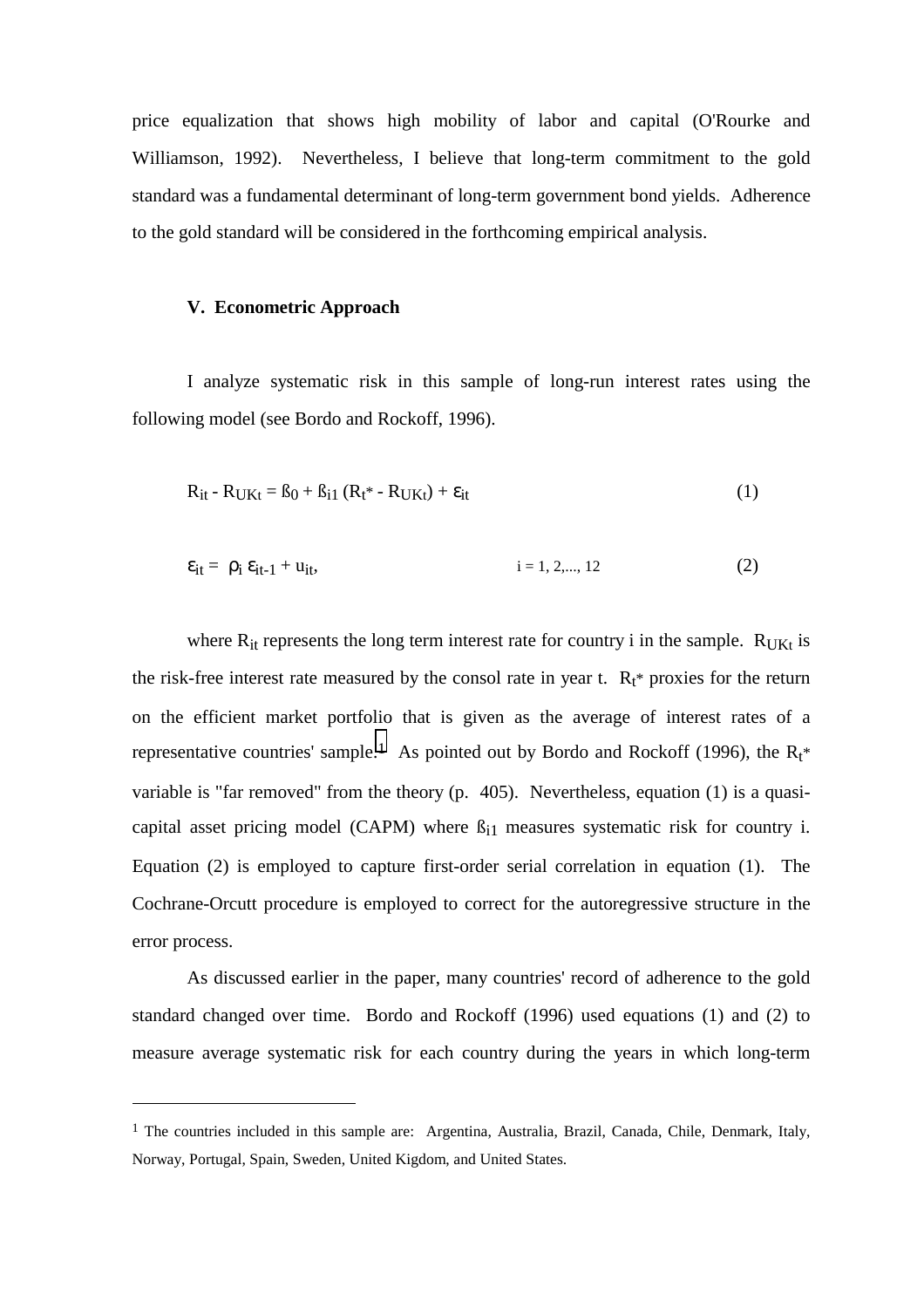interest rates are available. I reconsider their model by recursively estimating the beta coefficient for each country. This methodology has several advantages over their least squares approach corrected for serial correlation. First, Bordo and Rockoff employ a dummy variable to capture the effect of being on the gold standard. A dummy variable is and on-off variable that cannot capture the impact of policy changes for countries that shadowed the gold standard. At the other extreme, a dummy variable is not useful for countries that always adhered to the gold standard because the variable will always take a value of one.

Therefore, I believe that a recursive analysis can provide further insight into the relationship between adherence and risk premia in long-term government securities. Specifically, I can use the recursive analysis to address questions such as the relationship between shadowing and risk premia, the behavior of risk during periods of crises, and whether forward looking expectations appear to have influenced systematic risk in longterm interest rates. The only disadvantage of this approach is that it estimates univariate regressions. To the extent that innovations in interest rates are correlated across countries then there is a loss of efficiency in this approach. In summary, I believe that this methodology is one approach that can yield additional insights into the behavior of interest rates during the gold standard period.

I employ the Kalman filter methodology to examine time-varying systematic risk in long-term interest rates during the gold standard period. The Kalman filter is a simple algorithm that sequentially processes observations allowing the beta coefficients to evolve over time. Estimation of the Kalman filter requires the specification of an observation and state equation. The observation equation for country i is

$$
R_{it} - R_{UKt} = X_{it} \beta_{it} + e_{it}
$$
 (3)

where  $\eta_{it}$  is the variance of  $e_{it}$ . The only difference between equation (1) and equation (3) is that  $\beta_{it}$  in equation (3) is a vector that contains the constant and the beta coefficient that evolves over time. The estimates in the last period of the Kalman filter,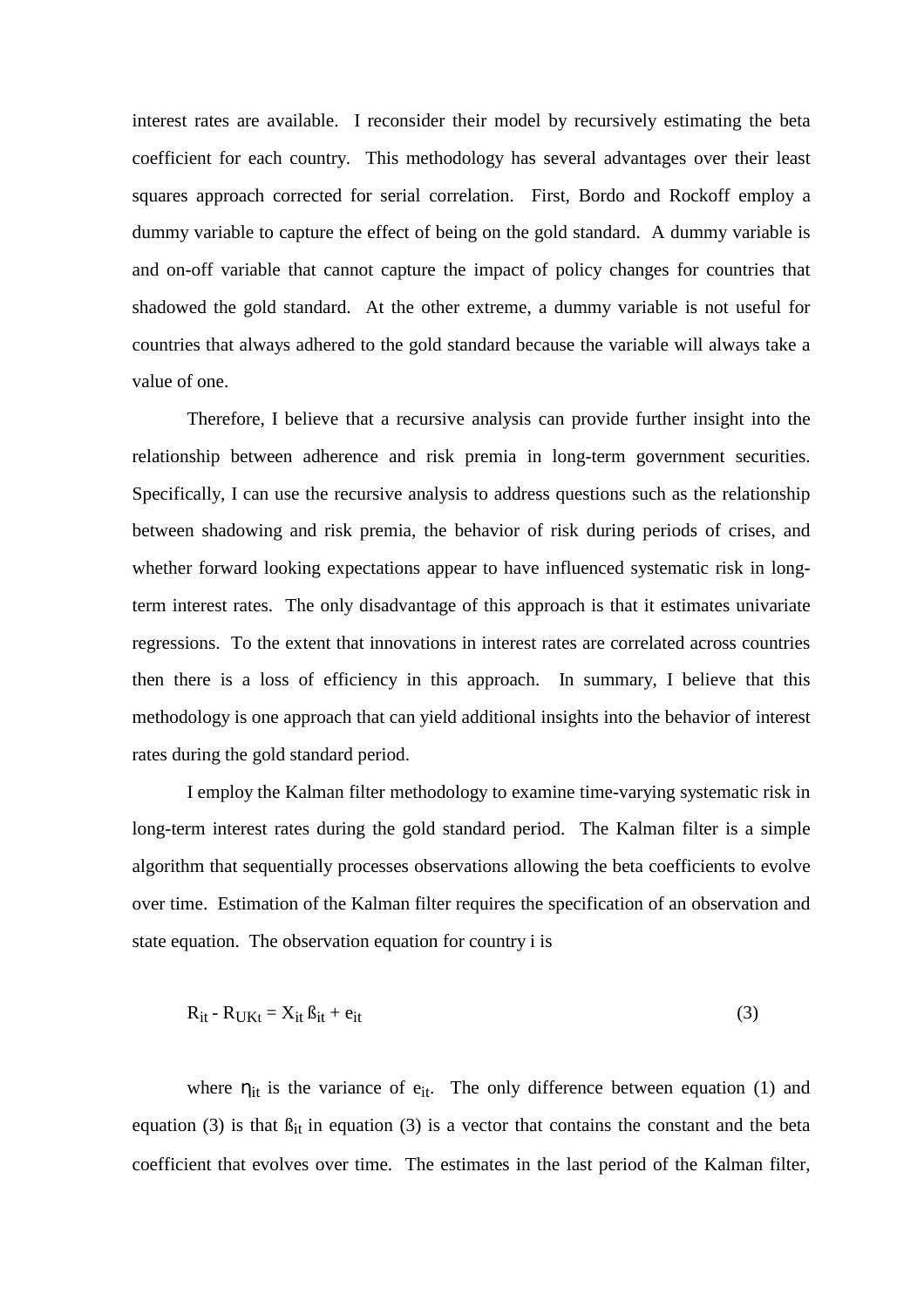referred to as the final state vector, are equivalent to the least squares estimates. As noted above, a second equation is needed to estimate the Kalman filter. The second equation, commonly referred to as the state equation, describes the evolution of the beta coefficients over time. I assume that the state equation for country i evolves as a random walk that can be written as follows

$$
\beta_{it} = \beta_{it-1} + v_{it} \tag{4}
$$

where  $M_{it}$  is the variance of  $v_{it}$ . The Kalman filter is then initialized with starting values taken from the first two periods for each equation. Maximum Likelihood techniques are then employed to provide annual estimates of systematic risk. The beta coefficients for gold bonds are reported in Table 2. The beta coefficients for paper bonds appear in Table 3. There is only one set of estimates for risk reported since the results from both the least squares model corrected for serial correlation and the estimates from the final state vector of the Kalman filter are identical.<sup>1</sup> Figures 4-10 plot the beta coefficient for each country as it evolves over time.

# **Table 2**

# **Least Squares Estimates for Gold Bonds**

**Constant Coefficient Rho DW R2-adjuste N**

 $\overline{a}$ 

<sup>&</sup>lt;sup>1</sup> I estimated the Kalman filter using the time series corrected for serial correlation.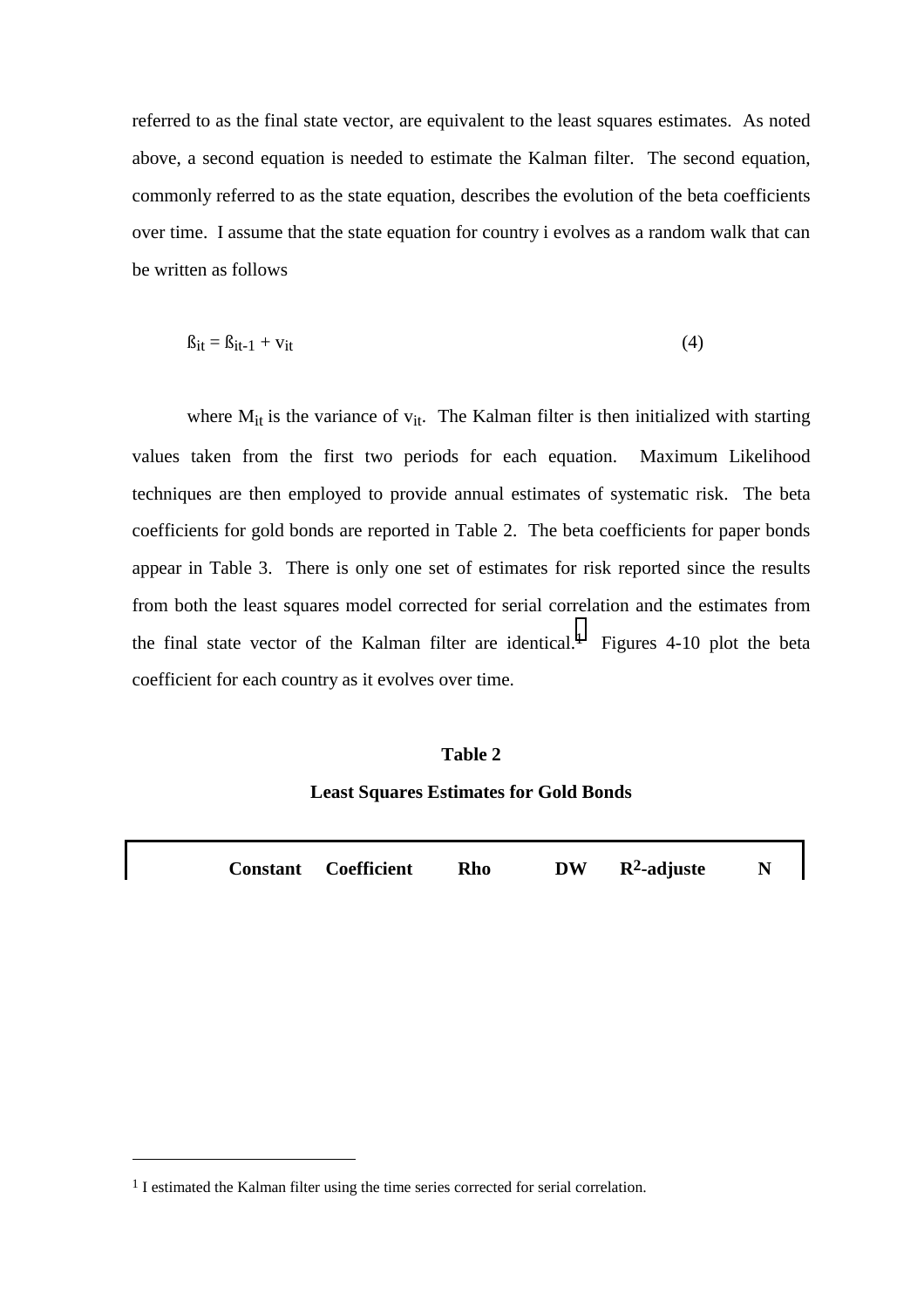| <b>Denmark</b> | 0.079      | $0.315***$ | 0.368      | 1.589 | 0.507 | 18 |
|----------------|------------|------------|------------|-------|-------|----|
|                | (0.145)    | (0.106)    | (0.266)    |       |       |    |
| <b>Norway</b>  | 0.259      | $0.315*$   | $0.478***$ | 2.117 | 0.318 | 31 |
|                | (0.275)    | (0.174)    | (0.157)    |       |       |    |
| <b>Sweden</b>  | $0.916***$ | 0.155      | $0.732***$ | 1.951 | 0.552 | 33 |
|                | (0.212)    | (0.131)    | (0.131)    |       |       |    |
| <b>Italy</b>   | $-0.256$   | $0.609***$ | $0.949***$ | 1.966 | 0.939 | 34 |
|                | (0.529)    | (0.172)    | (0.064)    |       |       |    |

Note: \* means significant at the 10 percent level.

ï

\*\* means significant at the 5 percent level.

\*\*\* means significant at the 1 percent level.

# **Table 3**

# **Least Squares Estimates for Paper Bonds**

|                 | <b>Constant</b> | <b>Coefficient</b> | Rho        | <b>DW</b> | $\mathbb{R}^2$ | N  |
|-----------------|-----------------|--------------------|------------|-----------|----------------|----|
|                 |                 |                    |            |           | adjusted       |    |
| <b>Italy</b>    | 0.109           | $0.529**$          | $0.927***$ | 2.111     | 0.886          | 34 |
|                 | (0.539)         | (0.228)            | (0.085)    |           |                |    |
| <b>Portugal</b> | $-0.024$        | $1.782***$         |            | 1.307     | 0.802          | 24 |
|                 | (0.289)         | (0.183)            |            |           |                |    |
| <b>Spain</b>    | $-1.984**$      | $2.671***$         | $0.796***$ | 1.875     | 0.901          | 31 |
|                 | (0.794)         | (0.485)            | (0.106)    |           |                |    |

Note: \* means significant at the 10 percent level.

\*\* means significant at the 5 percent level.

\*\*\* means significant at the 1 percent level.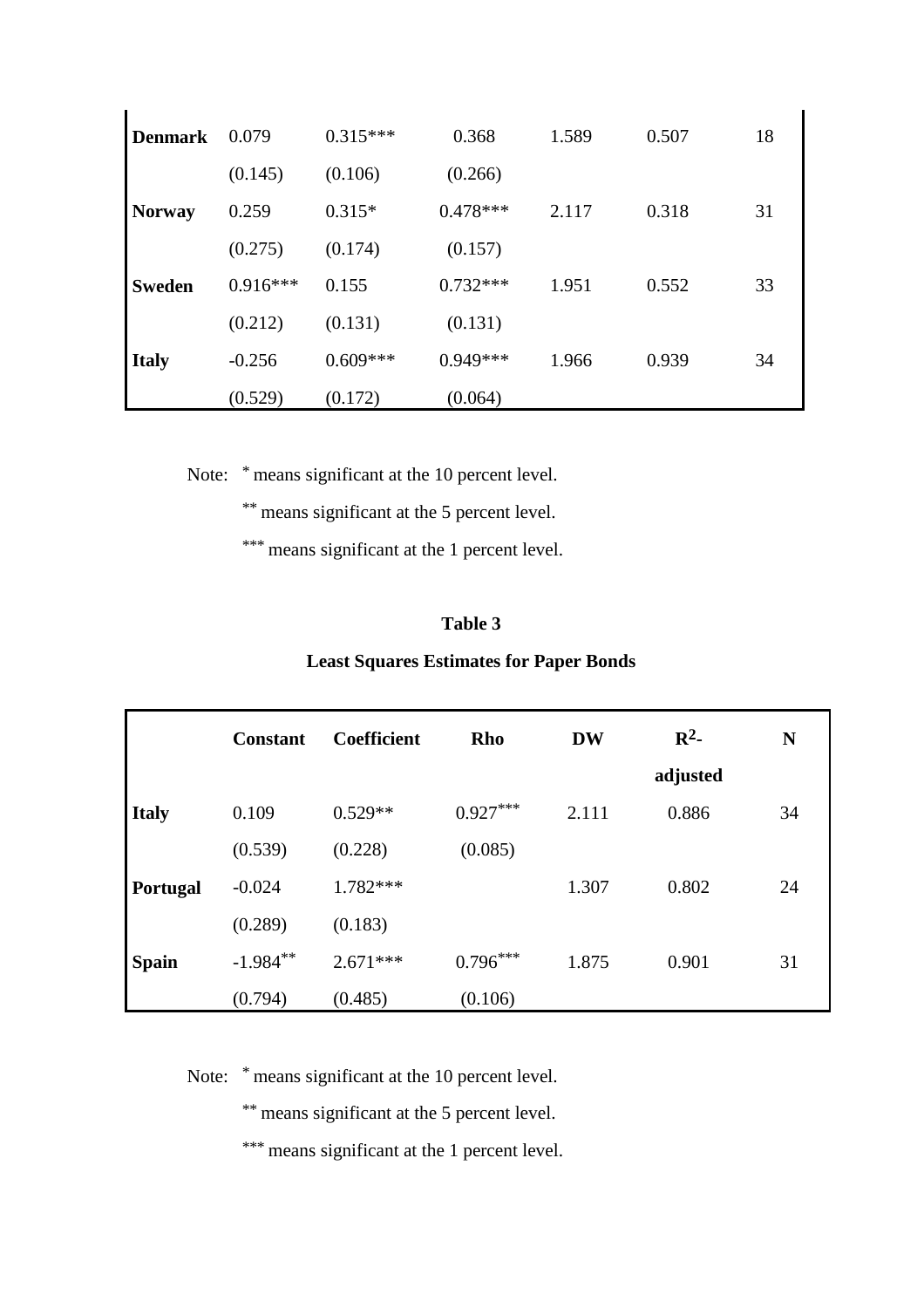#### **VI. Variability of Systematic Risk during the Gold Standard Period**

The results from the econometric analysis support the hypothesis that the gold standard was a signal of financial rectitude, "a good housekeeping seal of approval." I find that for Italian gold bonds, the beta coefficient that measures risk is significant at the one percent level. However, they are significant at different levels for the Scandinavian countries, being Denmark significant at the one percent while Norway is at the ten percent level. Moreover, the results indicate that countries that closely adhered to the gold standard have lower beta coefficients. The empirical evidence for the paper bonds confirms the findings for the gold bonds. The beta coefficients for the Southern European countries are significant at the one per cent level, and all are greater than one except for Italy. The large beta coefficients for the paper bonds reflect then currency risk. I now examine the timevarying risk component for the gold and paper bonds to provide a more in depth look into the relationship between adherence to the monetary rule and systematic risk. I examine risk during crisis periods and check the results for any unusual pattern in risk or perceived risk.

The empirical evidence for Denmark, Norway, and Sweden shows that risk fluctuated within a narrow range. In addition, there is a convergence of systematic risk in the Scandinavian monetary union. The Scandinavian countries are characterized as countries that adhered to the gold standard. As a result, I would expect the beta coefficients to be small and to exhibit not much variability. An inspection of the beta coefficients plotted in Figures 4, 5, and 6 shows that they fluctuated between –0.4 and 0.4 in the three countries. The low values of the recursive estimates for Denmark, Norway, and Sweden are a signal of the closed adherence to the gold standard of these three countries.

Data constraints prohibit an analysis of risk for Denmark prior to 1896 (Figure 4). Systematic risk showed a decline in 1898 that is followed by a sharp rise a year later. This movement in systematic risk is difficult to explain, but risk fluctuated within a narrow range (-0.4 and 0.3). This might reflect the onset of the banking agreement between the Scandinavian central banks that formally took place in 1901. After this point, the beta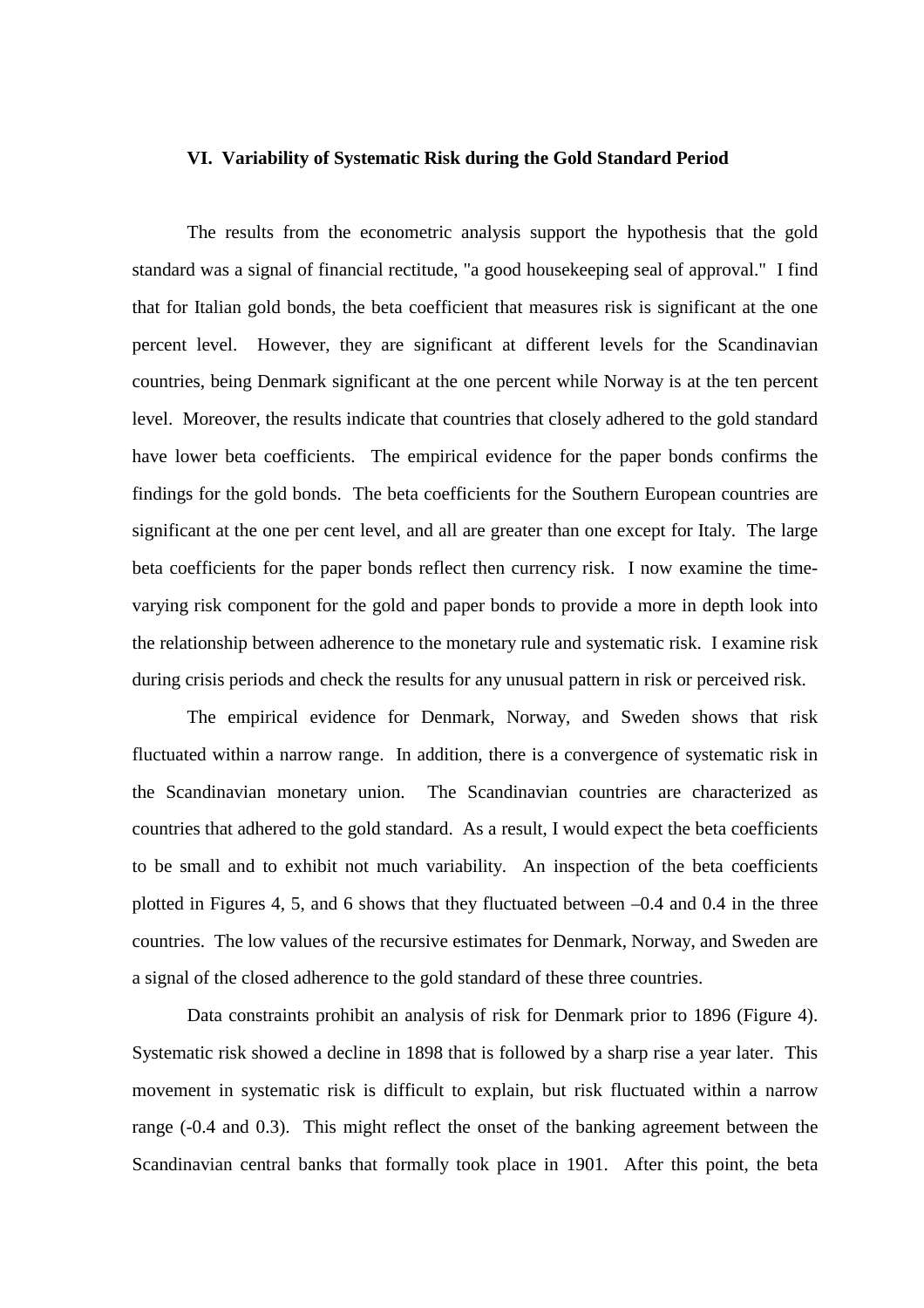coefficient for the interest rates time series is remarkably stable for Denmark until the beginning of World War I. The absence of fluctuations in risk during this last period also indicates that the country was on the gold standard.

Systematic risk in long-term Norwegian debt was quite volatile during the 1880s (Figure 5). The international crisis of 1873 and the decrease in railway investments, due to variations in customs, affected Norway in 1879. The government's finances then suffered a crisis that could be reflected in the fluctuations of the beta coefficient in the years just after the panic occurred. Risk reached almost its previous value but the liquidity panic, and therefore the perceived financial risk of the last years of the 1890s made it fall. It did not stabilize until the agreement between the Bank of Denmark and the Bank of Norway was signed in 1901. Thereafter, systematic risk for Norway remained very stable until 1914, reflecting the fact that the country was on the gold standard.

Sweden is the last remaining country examined in the group of the Scandinavian countries (Figure 6). The beta coefficient for Sweden has the smallest value of the countries in the sample. Risk in Swedish securities follows a path similar to that of Norway just at the beginning of the sample. Risk in long-term government securities fluctuated a lot at the beginning of the 1880s. This probably reflects, in part, the deflation suffered by the country at that time. The rapid expansion of industrialization and growth reflect the upward trend in systematic risk that stabilized after 1901. The absence of a rise in risk during the whole period, except for the movements of the 1880s, also indicates that Sweden was a member country of the gold standard.

In contrast, the beta coefficients for the countries that shadowed the gold standard, Italy, Portugal, and Spain, are all higher than one (one is the beta coefficient for the market portfolio), except for Italian bonds. This means that countries that shadowed the gold standard were charged higher interest rates in international capital markets because of their higher risk. The estimates for Italy, Portugal, and Spain also have a greater range that is to be expected given that the three European countries exhibited a wide range of positions towards the gold standard during the period 1880 to 1914.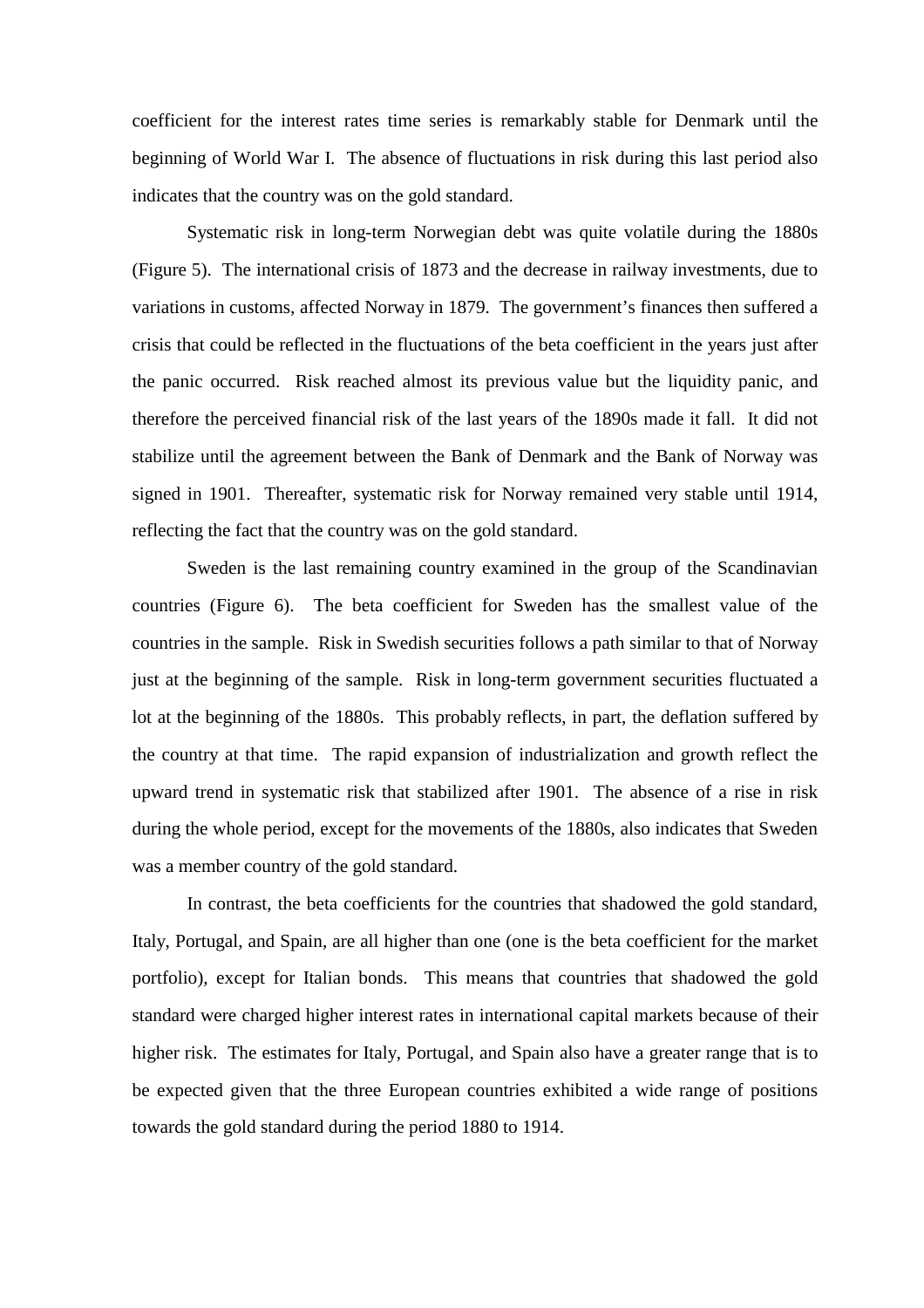The recursive estimates for Italy indicate that systematic risk fell in the 1880s (Figures 7 and 8). The country enacted conservative fiscal and monetary reforms and moved towards the gold standard during the 1870s. These facts are reflected in the downward trend followed by systematic risk in the 1880s. However, after this point, the beta coefficients for both interest rate series start taking an upward trend and they did not really stabilize until the beginning of the twentieth century. The gold issue does take on a noticeable upward trend beginning in 1889. Nevertheless, Italian government securities seem to be largely immune to the international crisis of 1891. The empirical result might suggest that Italy pursued a time invariant policy of shadowing the gold standard. Unfortunately, this interpretation does not fit well with Italy's historical record of adherence to the gold standard. Italy left the gold standard in 1894 and did not exhibit monetary and fiscal restraint until after 1901. Perhaps other forces such as factor price equalization or changes in government policy can explain the unusual behavior of the beta coefficient for the Southern European country. In any case, I leave this as an item for future research.

On the other hand, the time path of systematic risk for Portugal follows a pattern consistent with the predictions of the "good housekeeping seal of approval" (Figure 9). Data constraints prohibit an analysis of risk prior to Portugal's departure from the gold standard in 1891. Nevertheless, the beta coefficient for Portugal has its highest values between 2.8 and 3 times the market beta, at the beginning of the sample. This suggests that systematic risk was quite high during the international crisis of 1891. The beta coefficient then follows a cyclical pattern during the 1890s as Portugal recovered from the Baring crisis. Beginning in 1904, the beta coefficient is constant for the remainder of the sample that could reflect fiscal restraint and a movement by Portugal towards the gold standard.

Systematic risk in long-term Spanish debt trading on the London Exchange also fits nicely with the hypothesis that the gold standard was a signal of financial rectitude (Figure 10). In 1881, the Treasury minister Camacho restructured government securities through a debt conversion. The fundamental characteristic of the reform was that investors received interest payments in London or Paris in pound sterling or French francs, respectively. The beta coefficient for Spain decreased from approximately 4 to 1.5 in the years surrounding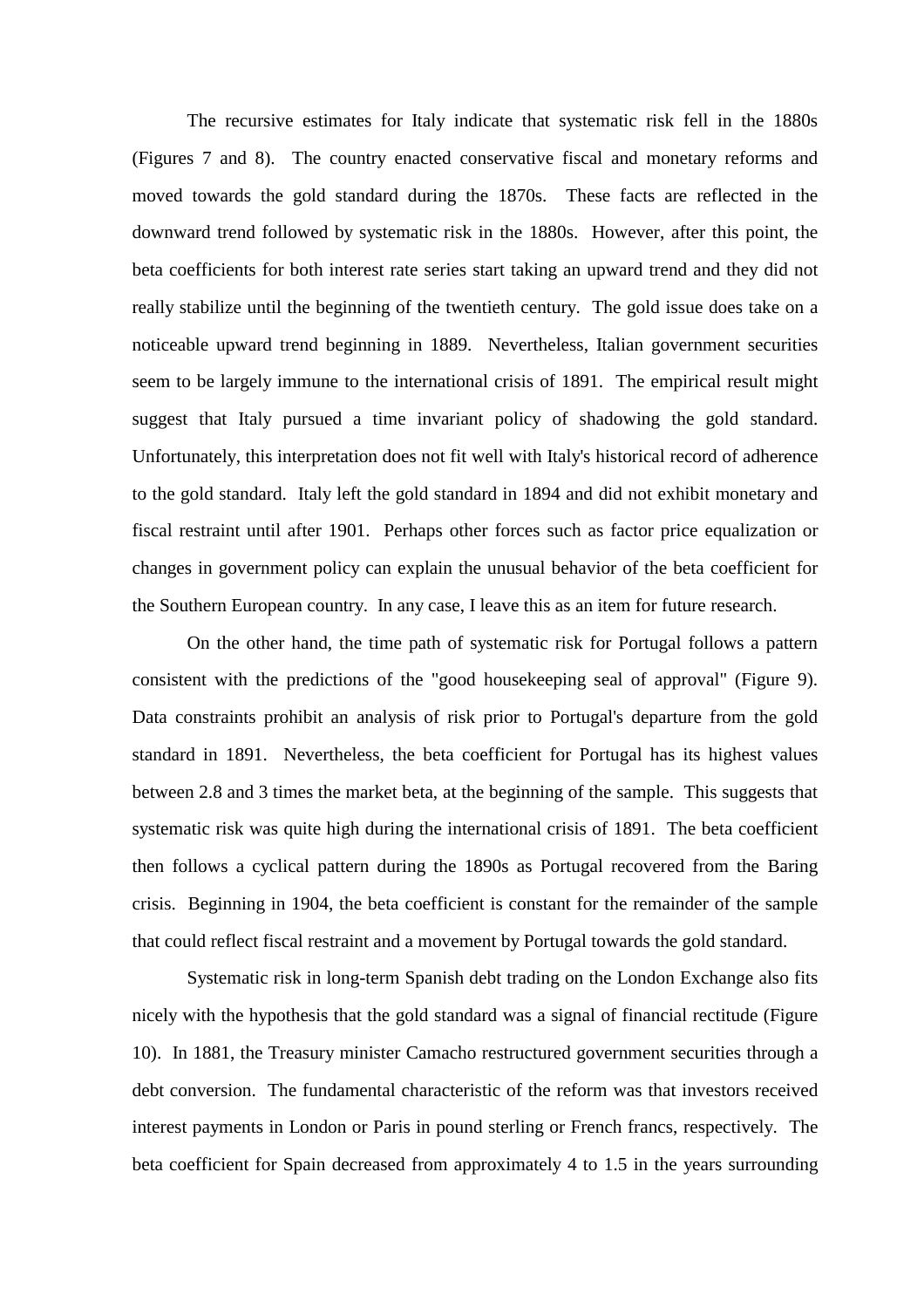the implementation of the Camacho Reform in 1881. The time path of systematic risk during this period suggests that government policy was a credible move towards the gold standard (although not a formal commitment). The results also suggest that Spain probably shadowed the gold standard at an earlier date than previous studies have suggested (see García-Iglesias, 1998). The beta coefficient decreased for a few years after the fiscal reform of 1881 and then rose during the 1890s following the international crisis of 1891 and the Cuban War of 1898. The large expense of the war and the loss of the overseas colonies ultimately led to the passage of the Villaverde reform that restored budget equilibrium in Spain. This is reflected in the remarkably constant beta coefficient in long-term Spanish debt at the beginning of the twentieth century. Although there is little volatility in the beta coefficient in the years leading to World War I, systematic risk in Spain was higher during the first decade of the 1900s than during the years that followed the Camacho reform.

#### **VII. Conclusion**

Several conclusions emerge from this study of time-varying systematic risk for the sample of six countries that adhered to the gold standard with varying degrees. Although there are some exceptions, like Italy, the results confirm the findings of Bordo and Rockoff. The gold standard was a signal of financial rectitude, "a good housekeeping seal of approval" where countries that followed the rule were charged lower interest rates and given greater access to international capital markets. However, the results from this paper tell a much richer story about systematic risk and adherence to the gold standard. I find that risk fell markedly following the adoption of time-consistent monetary and fiscal policies (i.e., Spain). I also find that risk increases considerably more during crisis periods for countries that did not closely adhere to the gold standard. This result suggests that there was a 'flight to quality' during the international crisis of 1890 where world investors traded in their emerging market debt for US corporate debt and British consols. Moreover, risk remained high for many years in several peripheral countries following international crisis, or perceived financial crisis. This suggests that it is beneficial for a small country to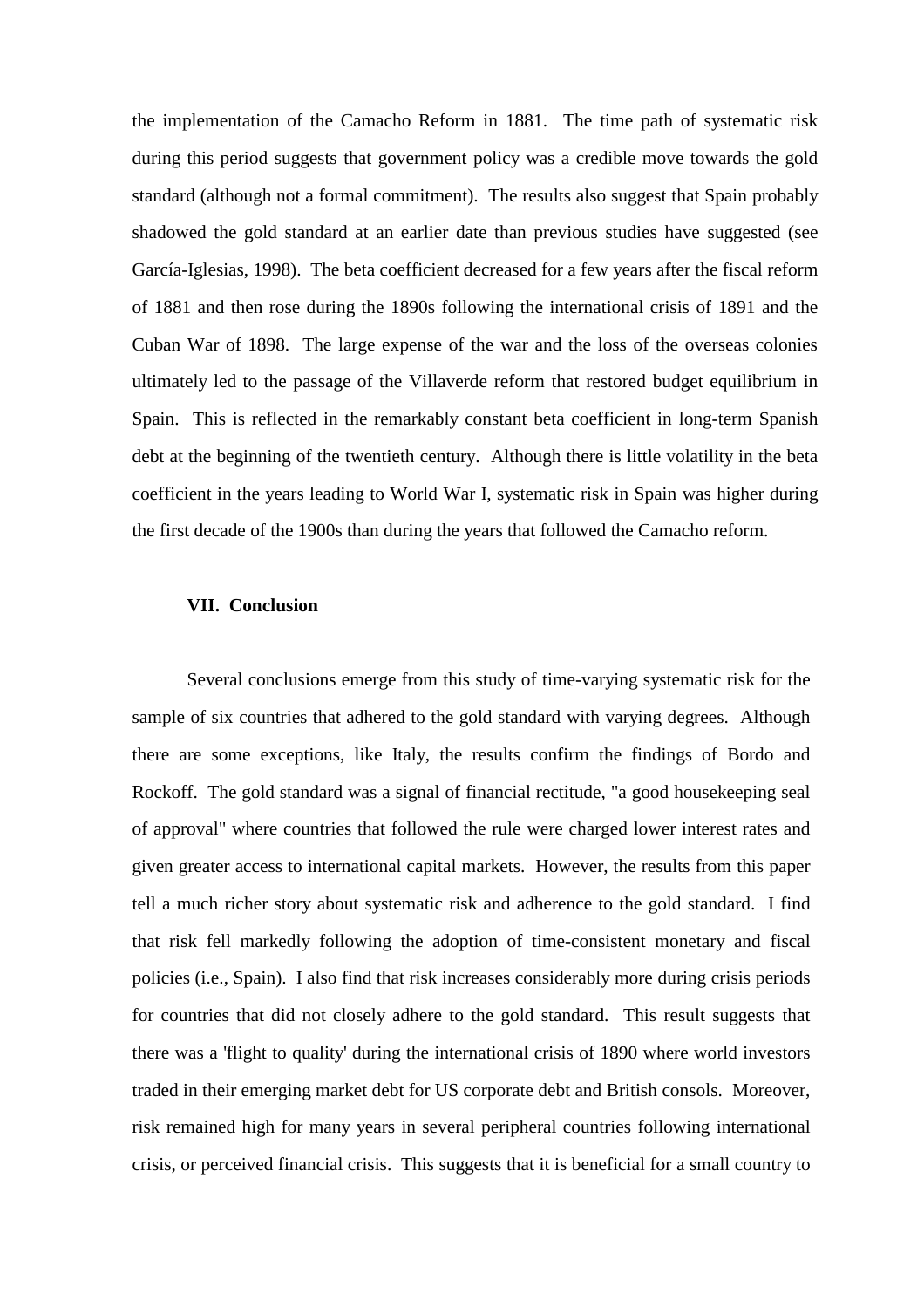adhere to a monetary rule. A country can benefit from participating in a monetary union as opposed to a country that pursues independent monetary policies. Strict adherence then allows a country to borrow at lower interest rates in international capital markets.

These findings also indicate systematic risk stabilized for almost all the countries in the sample during the 1900s. This could be the result of a fall in the overall market price risk, a 'market wide' effect of the gold standard. At the same time, the convergence of systematic risk for the Scandinavian countries might suggest that also a considerable amount of time is needed for monetary variables to converge when in a monetary union. This evidence from the study of the gold standard might be helpful to the monetary authorities of the European Union.

Therefore, the Scandinavian countries by joining the Scandinavian Currency Union and the classical gold standard enjoyed the benefits of a predetermined monetary regime. On the other hand, the Southern European countries, even though they shadowed the gold standard, followed an independent monetary policy that did not allow them to accrue similar benefits. These results can contribute to the development of the Europe of tomorrow. Monetary authorities can learn from history by anticipating the venues of the changing face of Europe.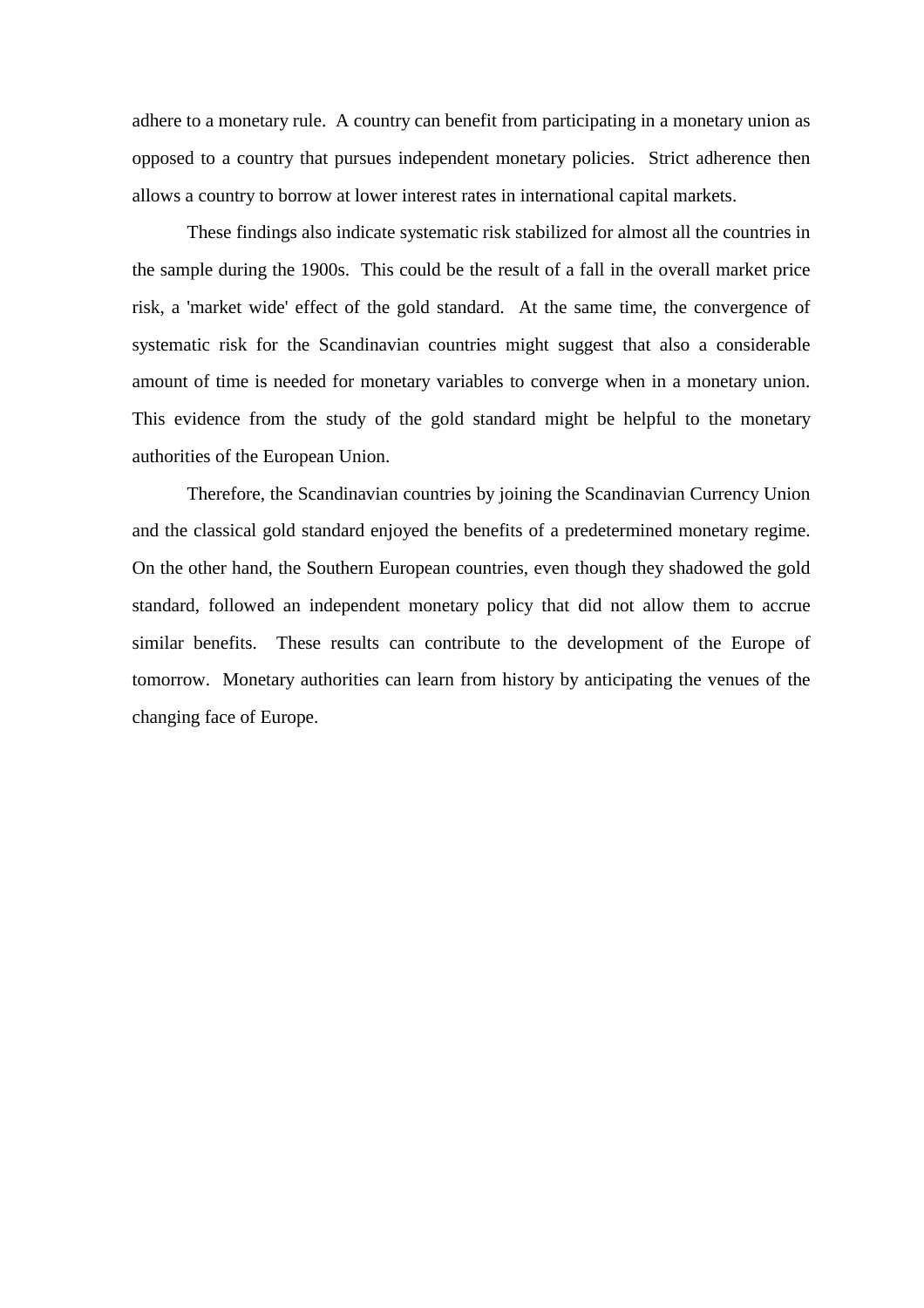#### **References**

- Bergman, M., Gerlach, S., and Jonung, L. (1993), "The Rise and Fall of the Scandinavain Currency Union 1873-1920." *European Economic Review* 37, 507-517.
- Bollerslev, T. (1986), "Generalized Autoregressive Conditional Heteroscedasticity." *Journal of Econometrics* 31, 307-327.
- Bordo, M. D. (1984), "The Gold Standard: The Traditional Approach." In Michael D. Bordo and Anna J. Schwartz, eds., *A Retrospective on the Classical Gold Standard, 1821-1931*. Chicago: The University of Chicago Press.
- Bordo, M. D. (1993), "The Gold Standard, Bretton Woods and other Monetary Regimes: A Historical Appraisal." *NBER, Working Paper* No. 4310, 93/4.
- Bordo, M. D., and Jonung, L. (1987), *The Long Run Behavior of the Velocity of Circulation.* Cambridge: Cambridge University Press.
- Bordo, M. D., and Kydland, F. E. (1995), "The Gold Standard As a Rule: An Essay in Exploration." *Explorations in Economic History* 32, 423-464.
- Bordo, M. D., and Rockoff, H. (1996), "The Gold Standard as a *Good Housekeeping Seal of Approval*." *The Journal of Economic History* 56, 389-428.
- Bordo, M. D., and Schwartz, A. J., (Eds.) (1984), *A Retrospective on the Classical Gold Standard, 1821-1931*. Chicago: The University of Chicago Press.
- Bordo, M. D., and Schwartz, A. J. (1994), "The Specie Standard as a Contingent Rule: Some Evidence for the Core and Peripheral Countries, 1880-1990." *NBER, Working Paper* No. 4860, 9/94.
- Bordo, M. D., and Schwartz, A. J. (1996), "Operation of the Specie Standard." In J. Braga de Macedo, B. Eichengreen, and J. Reis (Eds.), *Currency Convertibility*. London: Routledge.

Economist, The (1880-1914), vol. 50-78. London: Economist Office.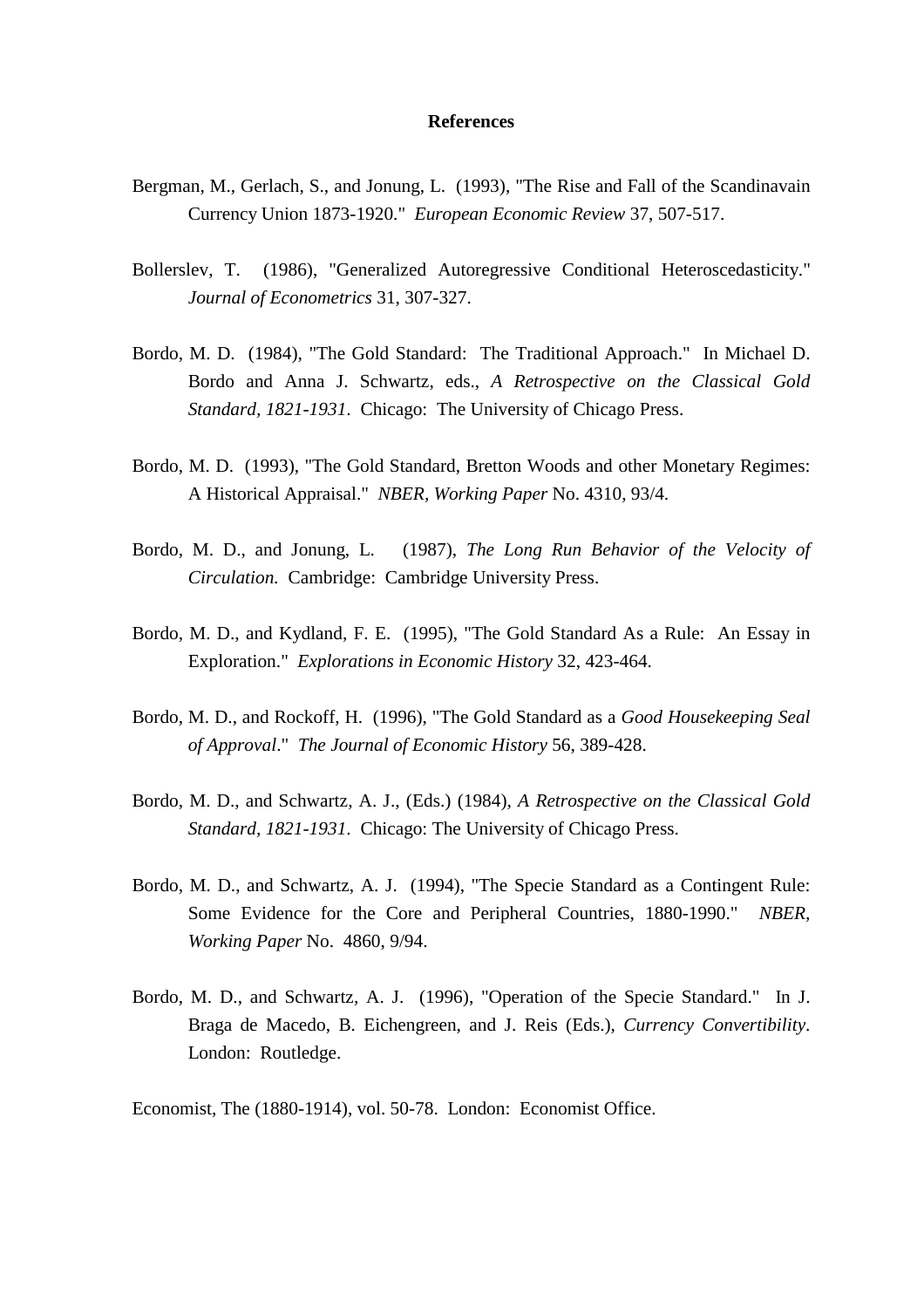- Eichengreen, B., (Ed.) (1985), *The Gold Standard in Theory and History.* New York: Methuen.
- Enders, W. (1995), *Applied Econometric Time Series.* United States: John Wiley and Sons, Inc.
- Engle, R. F. (1982), "Autoregressive Conditional Heteroscedasticity with Estimates of the Variance of United Kingdom Inflation." *Econometrica* 50, 987-1007.
- Engle, R., and C. Granger (1987), "Cointegration and Error Correction: Representation, Estimation, and Testing." *Econometrica* 55, 251-276.
- Engle, R. F., Lilien, D., and Robins, R. (1987), "Estimating Time Varying Risk Premia in the Term Structure: The ARCH-M Model." *Econometrica* 55, 391-407.
- Fratianni, M., and Spinelli, F. (1984), "Italy in the Gold Standard Period, 1861-1914." In M. D. Bordo and A. J. Schwartz (Eds.), *A Retrospective on the Classical Gold Standard, 1821-1931*. Chicago: The University of Chicago Press.
- Friedman, M., and Schwartz, A. (1963), *A Monetary History of the United States, 1867- 1960*. Princeton: Princeton University Press.
- García-Iglesias, C. (1998), *The Risks and Returns of Not Being on the Gold Standard: the Spanish Experience, 1880-1913*. Diss. University of Illinois at Urbana-Champaign.
- García-Iglesias, C., and Weidenmier, M. D. (1998), "Was There a Common Latin Pattern of Development? Evidence from Italy, Portugal, and Spain, 1861-1914." *Working Paper*, University of Illinois at Urbana-Champaign.
- Hallwood, C. P., and MacDonald, R. (1994), *International Money and Finance*. Cambridge: Blackwell Publishers Ltd.
- Henriksen, I., and Kærgard, N. (1995), "The Scandinavian Currency Union 1875-1914." In J. Reis (Ed.), *International Monetary Systems in Historical Perspectives*. Great Britain: MacMillan Press.
- Jonung, L. (1983), "Monetization and the Behavior of Velocity in Sweden, 1871-1913." *Explorations in Economic History* 20, 418-439.